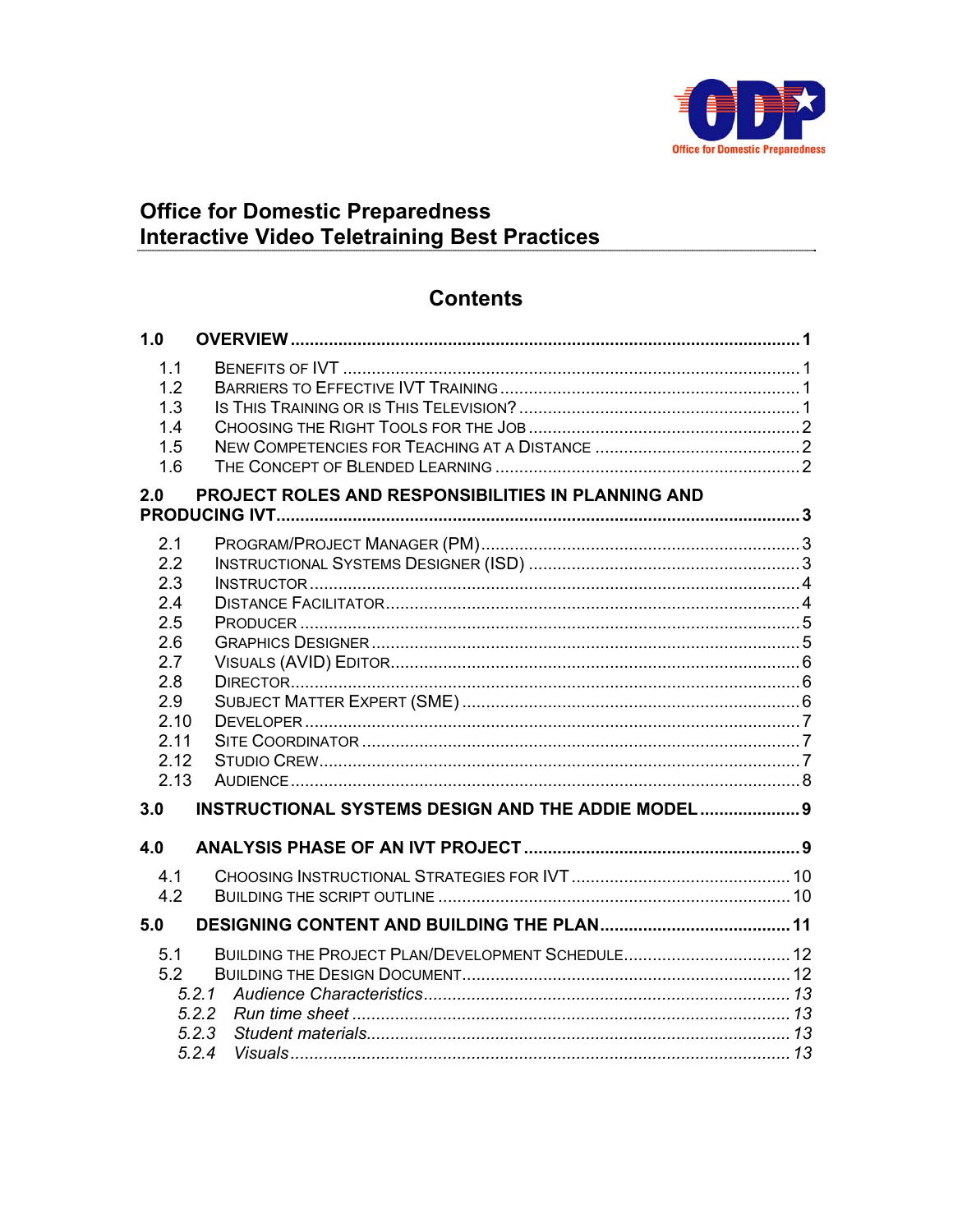| 6.0                                                                            |  |
|--------------------------------------------------------------------------------|--|
| 6.1.1                                                                          |  |
| 6.1.2                                                                          |  |
| 6.1.3                                                                          |  |
| 6.2                                                                            |  |
| BECOMING FAMILIAR WITH THE UNIQUE IVT ENVIRONMENT  15<br>6.3                   |  |
| 6.3.1                                                                          |  |
| 6.3.1.1                                                                        |  |
| 6.3.1.2                                                                        |  |
| 6.3.1.3                                                                        |  |
| 6.3.1.4                                                                        |  |
| 6.3.1.5                                                                        |  |
| 6.3.1.6                                                                        |  |
| 6.3.1.7                                                                        |  |
|                                                                                |  |
| 6, 3, 3                                                                        |  |
| 7.0                                                                            |  |
| 7.1                                                                            |  |
| 7.1.1                                                                          |  |
| 7.1.2                                                                          |  |
| 7.1.3                                                                          |  |
| 7.1.3.1                                                                        |  |
| 7.1.3.2                                                                        |  |
| 7.1.3.3                                                                        |  |
| Exercises and activities that engage students at remote sites 22<br>7.1.3.4    |  |
|                                                                                |  |
| Co-Instructors – why two people are better than one in front of the<br>7.1.4.1 |  |
| 23<br>camera                                                                   |  |
| 7.1.5                                                                          |  |
| 7.1.6                                                                          |  |
| 7.1.7                                                                          |  |
| 8.0                                                                            |  |
| 9.0                                                                            |  |
| 10.0                                                                           |  |

# **Figures**

|--|--|--|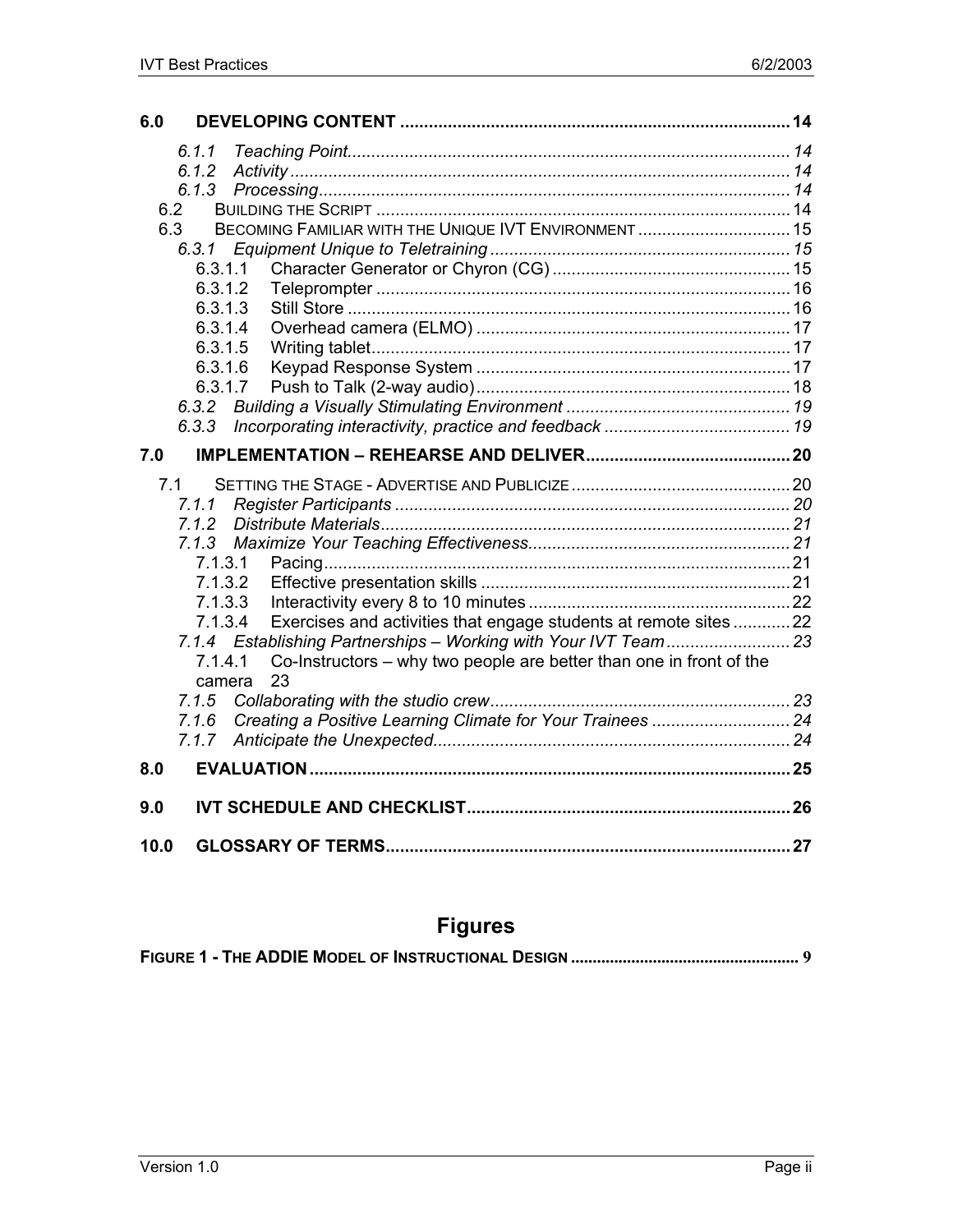# **1.0 Overview**

Interactive video teletraining (IVT), when effectively blended with other learning technologies, can be an effective way to shares ideas and deliver training. The technology allows communication among distributed participants and provides training access to those who might not otherwise be able to participate due to budget and/or time constraints.

Too often, however, well intentioned IVT efforts fail and participants turn away from a valuable communication tool and training resource because of poor planning, bad design, and ineffective implementation. In a time when many are still skeptical of the effectiveness of new technologies, a bad experience or two will turn away potential users and make it much more difficult for organizations to implement IVT as part of their Blended Learning strategies.

The purpose of this document is to identify best practices and pitfalls in implementing IVT as part of a blended training solution.

## **1.1 Benefits of IVT**

Organizations are increasingly using IVT as an instructional medium. Reasons include:

- Reduced travel costs
- Less trainee time away from the job
- Potential to get critical topics out to a national audience faster
- Ability to provide trainees access to subject matter experts
- Instruction that is consistent and standardized

Recent studies have shown that IVT can be as effective if not better than traditional classroom instruction, if it is well designed and delivered.

## **1.2 Barriers to Effective IVT Training**

Despite the above benefits, organizations often find that IVT as a training modality is not as popular as traditional training. In most cases, the fault lies not with the media but with the design of the training itself.

## **1.3 Is This Training or is This Television?**

One reason some IVT sessions have received poor ratings is because they were not training vehicles at all, but merely the distribution of information. While satellite broadcasts are an effective way to share information, your audience needs to know if you are about to provide a program of interesting facts, or offer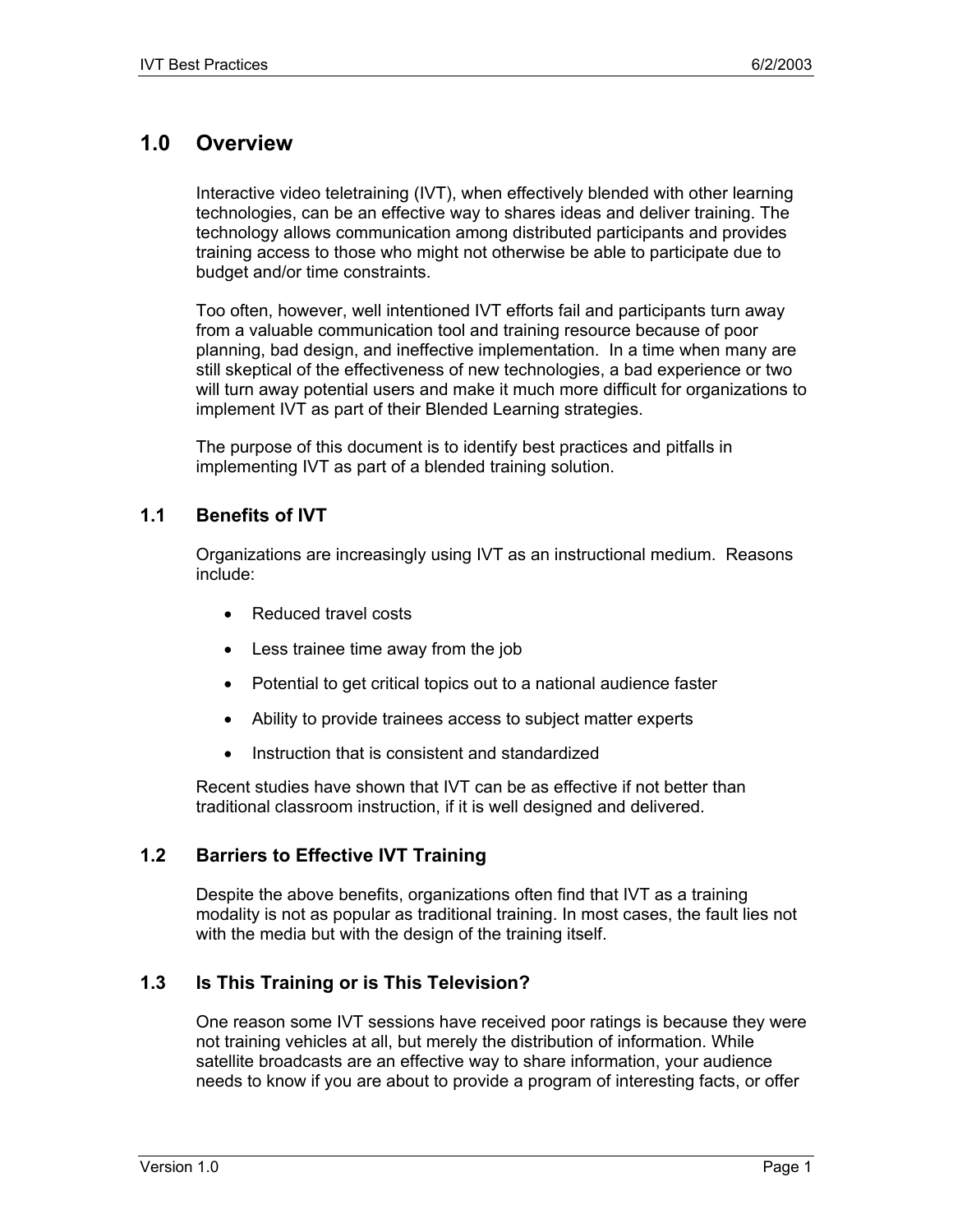a training module with measurable objectives, structured activities, practice and feedback that will assist participants in the acquisition of new skills.

## **1.4 Choosing the Right Tools for the Job**

Another reason for IVT failure is that even when the event is clearly designed as training, the instruction should not have been delivered via IVT. A thorough media analysis must be a part of any distance or Blended Learning training initiative. Designers must be fully aware of the media's strengths, weaknesses and knowledgeable as to instructional strategies that work best with IVT. Media analysis and selection will be addressed in greater detail later in this document.

## **1.5 New Competencies for Teaching at a Distance**

Traditional classroom training cannot be presented for IVT without significant modification. Training audiences are no longer content to sit for hours watching a "talking head" that never acknowledges their presence. New competencies for teaching at a distance that will be addressed in this document include:

- Roles and responsibilities of an IVT design and development team
- Planning and developing an IVT training course
- Television graphics and visual thinking
- Involving students at remote sites
- Verbal and non verbal presentation skills

#### **1.6 The Concept of Blended Learning**

The many alternative delivery and support methods provide rich choices for delivering knowledge-based content. However, the array of available media and delivery can be confusing. The concept of Blended Learning is not simply selecting a variety of instructional methods to deliver training. As described in the ODP Strategy for Blended Learning, a sound Blended Learning solution is one that organizes training content into modules or chunks, defines clear and measurable learning objectives, and examines available media to determine which media best support the instructional strategies chosen for the module.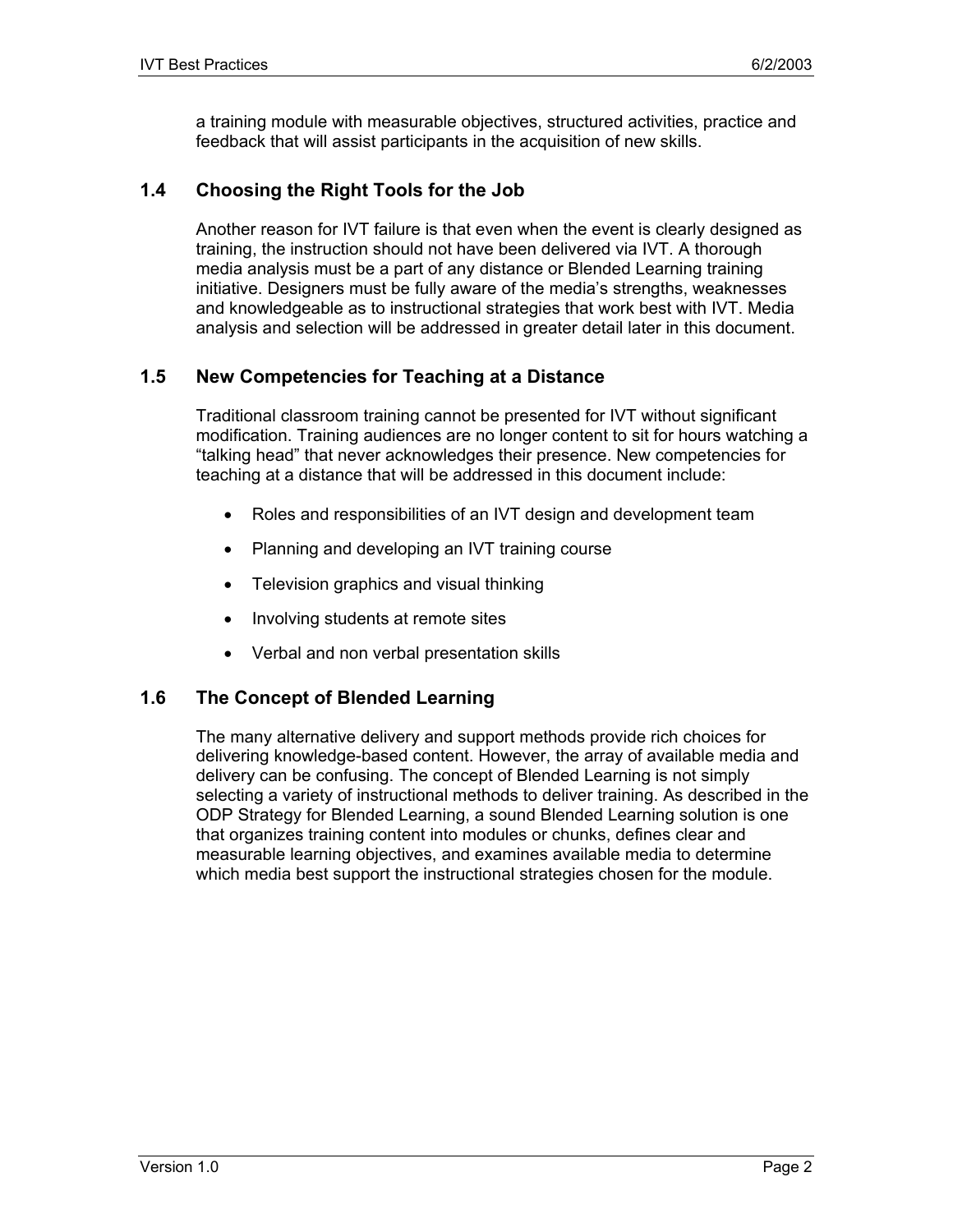# **2.0 Project Roles and Responsibilities in Planning and Producing IVT**

In order to make IVT training successful, a team of individuals is needed to perform a host of support tasks to create an effective learning event. The more complex the program is, the more responsibilities there are.

Below is a compilation of the key roles and responsibilities involved in planning and producing IVT. Although these roles are arranged under functional job titles, it is possible to combine several functions within a single individual's responsibilities. Thus, a Program Manager may also wear the Instructional System Designer's hat, or a Subject Matter Expert may also serve as Instructor. Regardless of how many people actually make up the production team, it is important that all of the functions are assigned to someone on the team.

## **2.1 Program/Project Manager (PM)**

The Program (or Project) Manager usually manages the development team and their schedules. In some cases, this function may be added to the responsibilities of the Instructional Systems Designer or the lead instructor.

The PM manages the project schedule and ensures that all members of the project team understand (and accept) their roles and responsibilities. The PM also tracks milestone and task deadlines, keeping everyone on track.

Above all, the PM must keep the creative inputs of all team members firmly focused on achieving the stated project objectives. In some cases, the PM will need to act as gatekeeper or referee, with the authority to reject or modify production options that would either (a) detract from achieving the stated objectives, or (b) consume resources needed elsewhere to achieve the stated objectives.

## **2.2 Instructional Systems Designer (ISD)**

The most important task confronting the Instructional Systems Designer (ISD) is to develop a course design plan that will 1) achieve the stated learning objectives; and 2) ensure that any content developed consistently supports those learning objectives.

To begin, the ISD usually performs or directs the needs assessment and task analysis. Then the ISD works with the project team to conduct a media analysis and identify appropriate instructional strategies for all selected media in the training event. The course design plan (discussed later in the document) gives structure to all training products that will be developed subsequently, either by the ISD or by other creative members of the team. The resulting products may include a syllabus, lesson plan, treatment, flow chart, storyboards or run time sheet, narrative script, exercises, drills, job performance aids, or any of the myriad of items that enable the learning experience.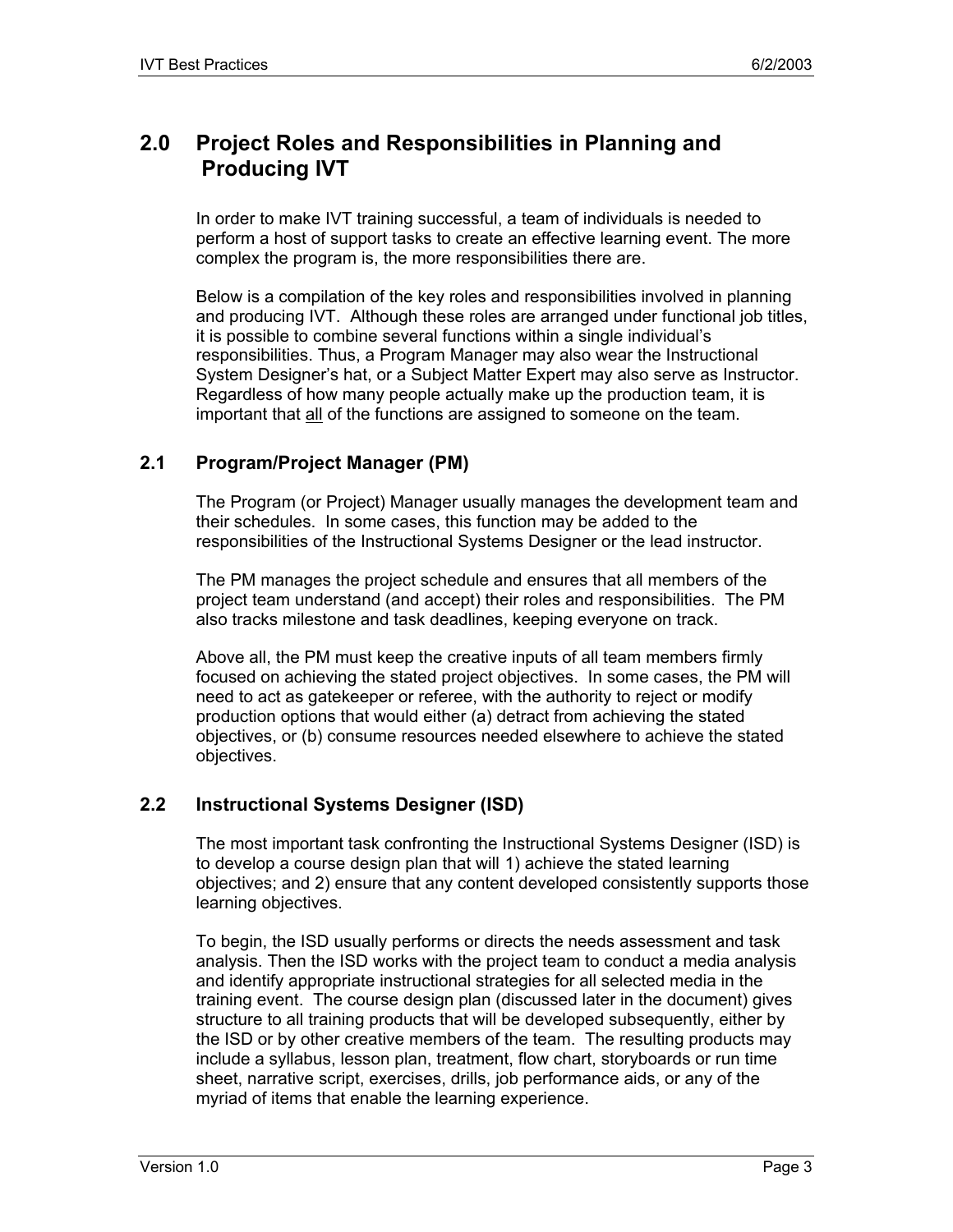One of the toughest challenges in IVT development is to keep a sharp focus on the length of the program and the amount of interactivity. Instructors, SMEs and developers can be overwhelmed by the sheer volume of potential subject matter, and often opt to include it all. Broadcast lengths of 2 hours or longer without sufficient interactivity will often cause viewers to turn away. Research has shown that the attention span of a typical audience is quite limited. Thus, a central dilemma confronting every project team is "what to put in, and what to leave out." It is the design plan that guides the team in resolving this dilemma, by helping them to distinguish between what would be *nice* to know and what the target audience *needs* to know to accomplish stated objectives.

Using best practices, the ISD will employ a treatment plan (IVT storyboard) that identifies and allocates media to instructional objectives (e.g., visuals, graphics, Power Points, etc.). The ISD may or may not also create a detailed script (see Developer, below).

#### **2.3 Instructor**

An IVT Instructor is far more than a mere presenter. Effective instruction in the IVT environment requires instructors to go beyond merely "exporting" a classroom lecture or PowerPoint presentation to another medium. Best practices require an instructor who has mastered a variety of skills, including:

- Listening to participants in the studio and to those linked from remote sites, and to be perceived as interested in what is being said and done.
- Speaking using clear diction, dynamic intonation and modulation, while sounding conversational, relaxed, informal, but also authoritative.
- Projecting mustering the energy to "stay the course;" establishing a style and persona that makes a personal connection with the audience.
- Reacting adjusting to events on the fly, taking advantage of unscripted learning opportunities, and fully engaging the audience in the learning process.

#### **2.4 Distance Facilitator**

The Distance Facilitator manages the process of networking geographically dispersed participants into a virtual community whose members are linked electronically. An effective Distance Facilitator is more than just a passive course registrar. Ideally, this person has a background in classroom instruction and has the ability to support a broad range of training approaches.

A Distance Facilitator employing best practices will maintain regular contact with each group being facilitated, and should be proactive in seeking input and feedback from all participants.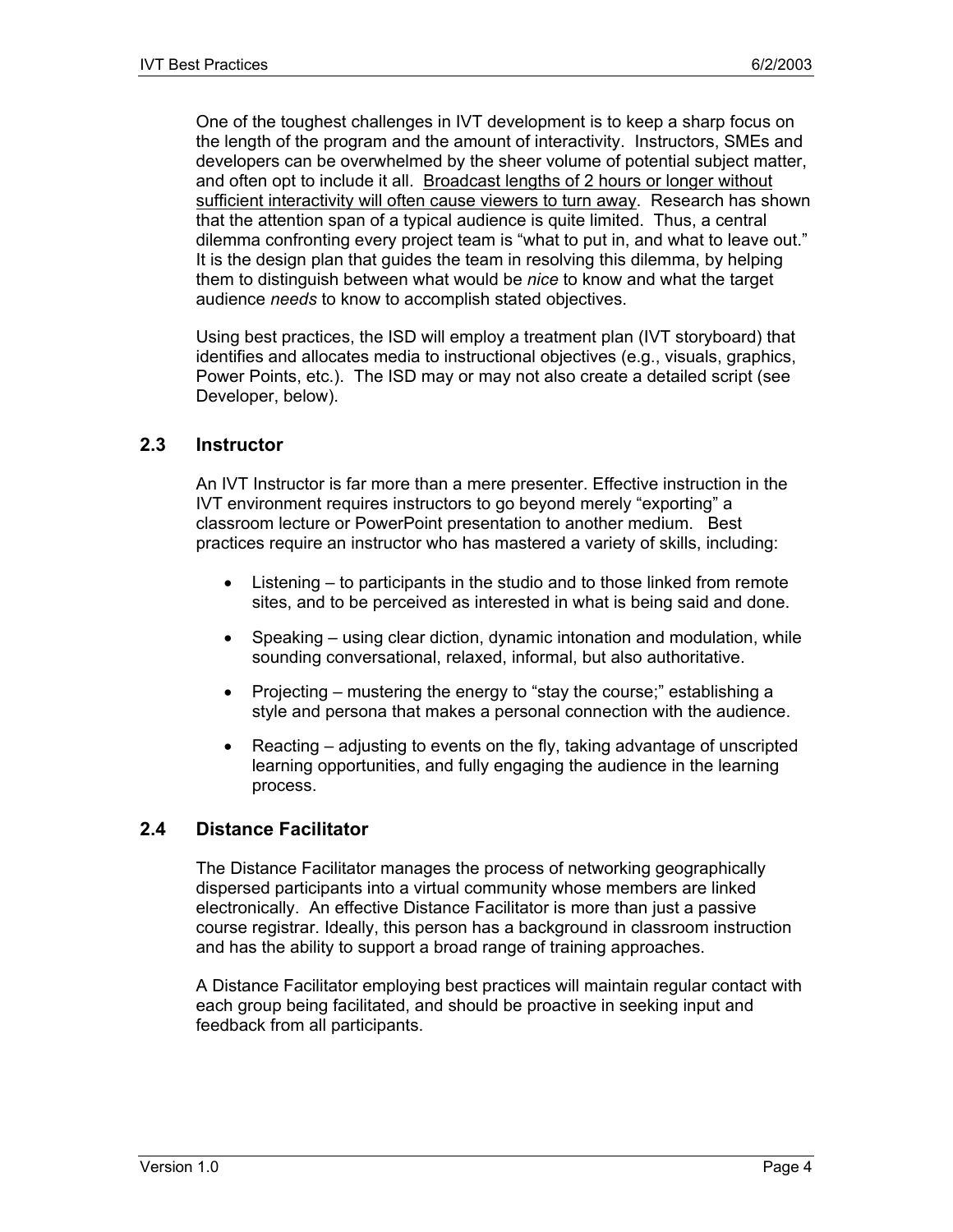## **2.5 Producer**

The Producer works with the instructional designer and instructor to organize the program flow. The Producer creates a project plan to schedule and manage the production tasks involved in executing the design plan. Ultimately, the Producer is responsible for providing the technical "vehicle" used to deliver the IVT program.

The Producer manages the production budget, allocates resources, and determines accountabilities for executing the design plan. The Producer recruits or assigns the production technicians and organizes talent auditions as needed. The Producer facilitates communications between content developers and the technical specialists responsible for conveying the content via the chosen media. As part of this process, the Producer monitors the review and approval process, sets deadlines for script reviews and revisions, and keeps the project manager informed of progress.

Most important, the Producer ensures that all production activities (recording, filming, graphics design, editing, etc.) are consistent with the training design. In some organizations, the Producer often functions as a Director, Editor, and/or Developer, as well.

## **2.6 Graphics Designer**

The Graphics Designer (or group of designers) is responsible for producing memorable, high-impact images that will enhance the learning experience. Good graphics usually are "worth a thousand words." Because training delivery media encompass a range of options including hard copy, videotape, transparencies, video graphics, slides, photographs, and many others, it is important to choose graphics designers with skill sets appropriate to the selected production strategy. For video productions, graphics designers may need to have skills in 3-D and motion graphics. For hardcopy (print) materials, graphics designers should be conversant with prepress and layout techniques.

Too often, graphics are designed a certain way because someone wants to use the latest design tool, or because "it's the way we've always done it." Instead, when considering graphics design for an IVT, the creative team should first agree upon strategies optimized to a project's audience and objectives, *then* the designer can develop graphics in support of those strategies.

A common pitfall encountered in graphics design stems from the fact that people often have mental images of what graphics will look like, and those mental images frequently are at odds with what the designer produces. Complex graphics or animations should always be storyboarded and reviewed before they are fully executed, to make sure that they meet with approval of all key team members and to conserve precious time and resources.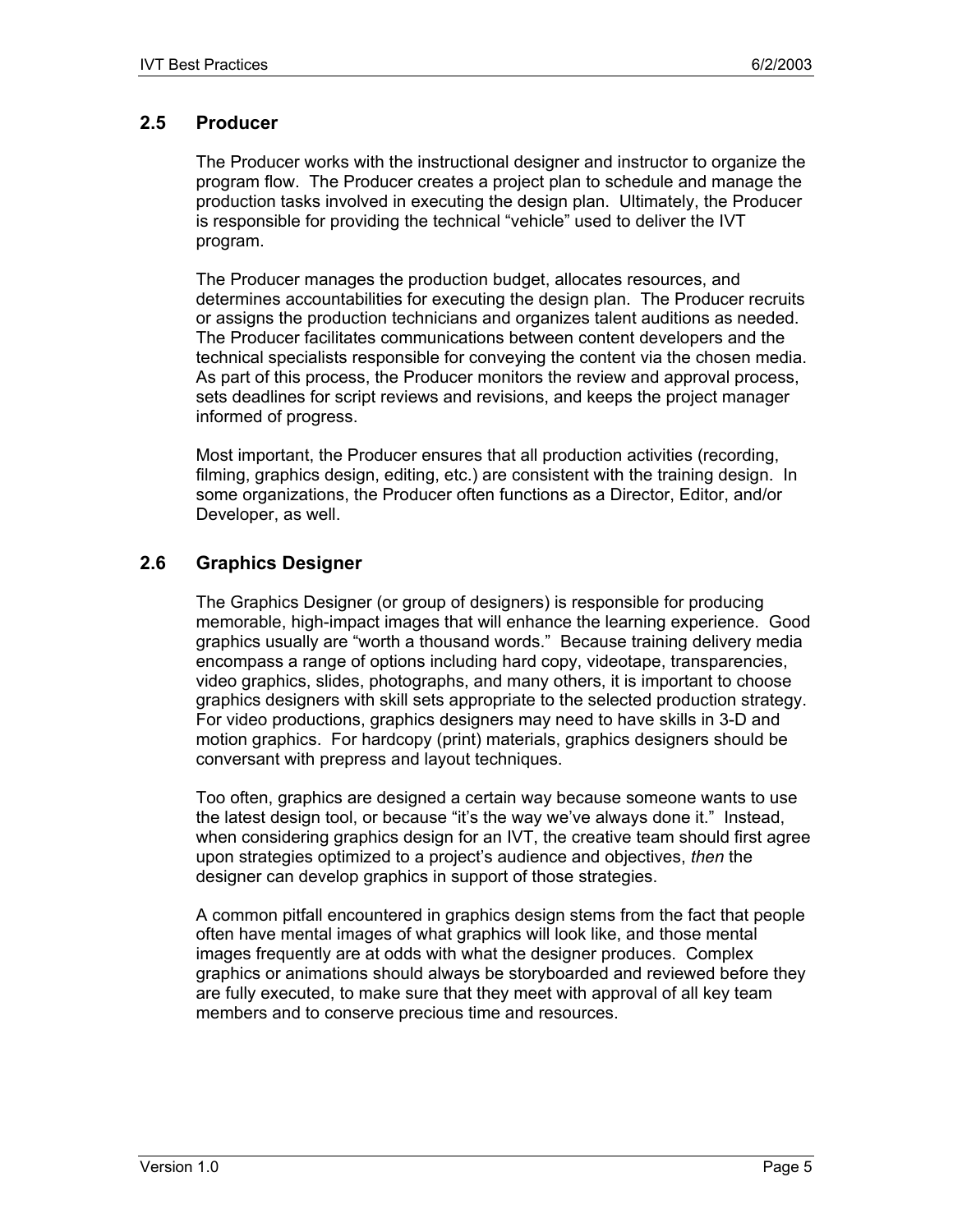## **2.7 Visuals (AVID) Editor**

Good editing can appear all but invisible to the audience, but ill-conceived or sloppy editing can be all too apparent. An editor can only work with what he or she is given to work with – badly-acted, poorly-lighted footage cannot be rescued by even a good editor. However, well-acted and beautifully produced footage can be ruined by poor editing.

Editing consists of a vast number of detailed decisions – decisions involving shot selection, timing, content, transition, and continuity. One trap that confronts all editors is the danger of getting caught up in technical details and losing the big picture. The Producer and/or Director should be sure to communicate the program's objectives and audience to the editor. The editor should keep those considerations in the forefront at all times. It is also important that key decisionmakers (Producer, Director, Instructional Designer, Project Manager, and/or SMEs) be available to periodically review the editor's work and provide real-time suggestions for corrections or changes.

#### **2.8 Director**

The Director is responsible for supervising the work of all technicians in the production studio. A good Director anticipates what will happen next, and prepares the crew to act accordingly. Thus, when a Director receives a script, he/she will break it down into separate setups, shots or scenes, and will block out camera angles and talent positions accordingly.

The Director also receives a program "rundown" from the Producer and creates a cue sheet that directs technicians as to the timing of all program elements (video roll-ins, graphics inserts, video keys and CG lower-thirds, etc.). Of course, a good Director also plans for dealing with the unexpected, especially in a live broadcast, and will often develop and even rehearse contingency plans for dealing with potential problems.

## **2.9 Subject Matter Expert (SME)**

The Subject Matter Expert is often the client or program owner. As such, the SME teams with the ISD or instructor to develop the content outline and provides editorial comment as content moves through the review cycle. In many cases, there may be more than one SME involved in a single project, especially when the subject is complex. When multiple SMEs are assigned to a project, it can be vital to have one designated as "lead", in order to referee technical disputes and resolve content issues that may arise.

SME availability during the design and development process is critical. Projects that attempt to identify and develop content without easy access to SMEs are doomed to fail. It is important for the Project Manager to ensure that all team members are aware of their interdependency for the success of the project. By identifying manpower and resource requirements early in the process, all project team members can budget their time accordingly.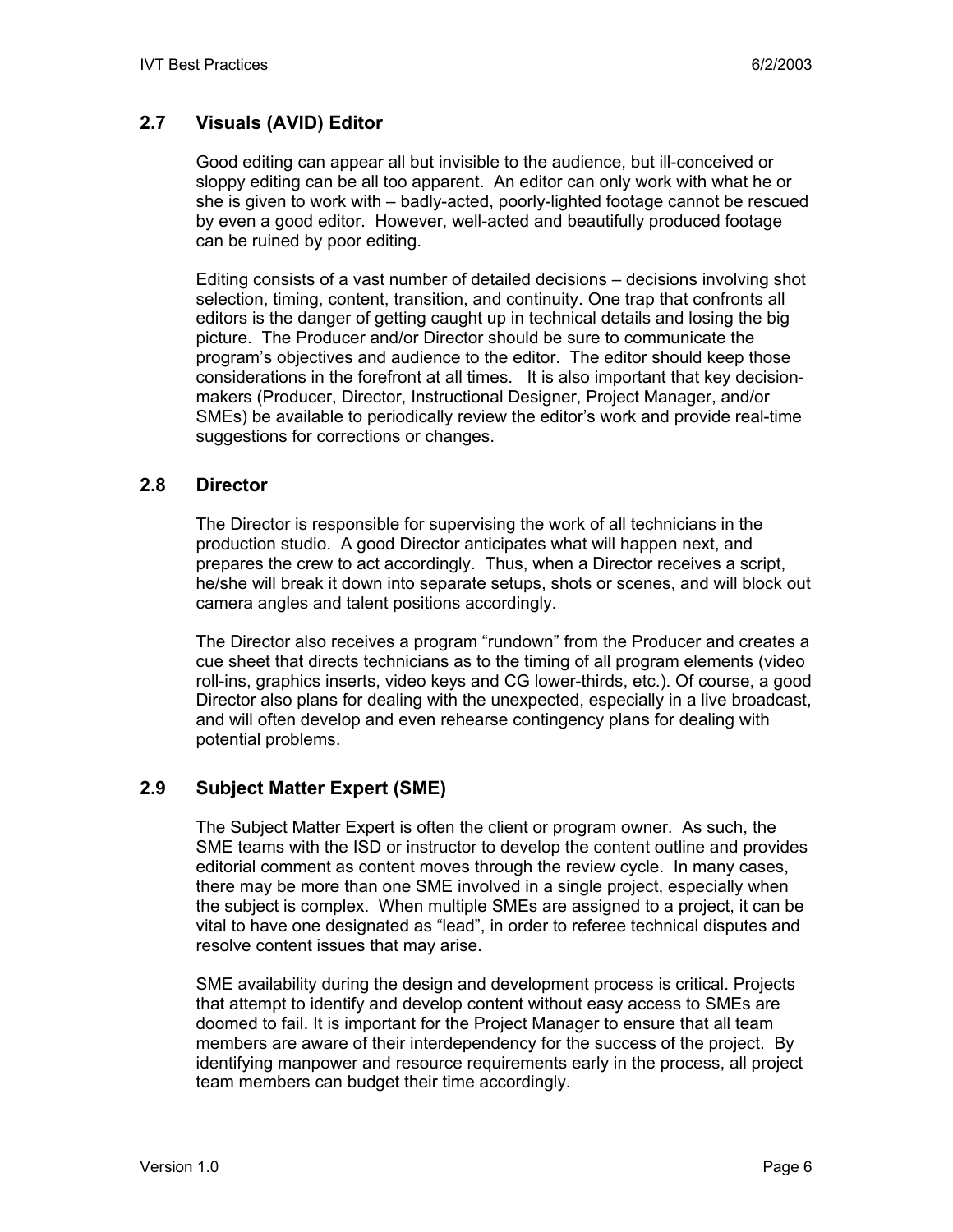## **2.10 Developer**

The Developer (often called a Content Developer) determines exactly what will be presented to the target audience. For some IVT programs, (e.g. ones that must employ prescribed legal or technical language) every word of the verbal content is tightly scripted by the Developer. For other programs, the Developer will create an outline to guide instructors who will present the content in their own words. Even when the Developer writes a verbatim script, it should be his or her goal to create a framework that facilitates easy communication and human interaction. Skilled instructors and presenters can make a script sound spontaneous and fresh, but unskilled or unpracticed presenters find it difficult to bring a script to life. The Developer's principal challenge is to enable instructors to bring a subject to life.

Developers often must function as public relations experts, reconciling issues, opinions and suggestions received from many sources within the organization. Developers also need good research skills, since they often will be working with technical information outside their personal experience. Above all, a Developer should be creative, and capable of thinking visually, as well as verbally.

By definition, IVT productions must involve participants in the training experience, or the benefits of this technology will not be realized. Several fundamental principles of sound training methodology are especially relevant to developing content for IVT:

- 1. Don't (just) say it show it;
- 2. Reinforce the training with exercises that involve the audience in applying the principles being conveyed;
- 3. Test comprehension periodically and remediate accordingly.

## **2.11 Site Coordinator**

The Site Coordinator handles the logistics at each downlink site. He troubleshoots equipment problems and may handle the administrative details of the broadcast. Not to be confused with the Distance Facilitator, Site Coordinators are not trained to facilitate discussion, engage students in learning activities, or provide feedback to the studio. They can, however, distribute handouts/exercises and facilitate end of program evaluations. What they must do, however, is make sure the equipment is functioning properly well before the training begins. Too often, site coordinators enter the room five minutes before broadcast and have little time to troubleshoot problems that occur. Learners become frustrated with the technology and turn away from this type of distance technology.

#### **2.12 Studio Crew**

Studio crew are generally assigned by the Producer, but supervised by the Director. Depending on the delivery medium (or blend of media) selected, the studio crew roles could include: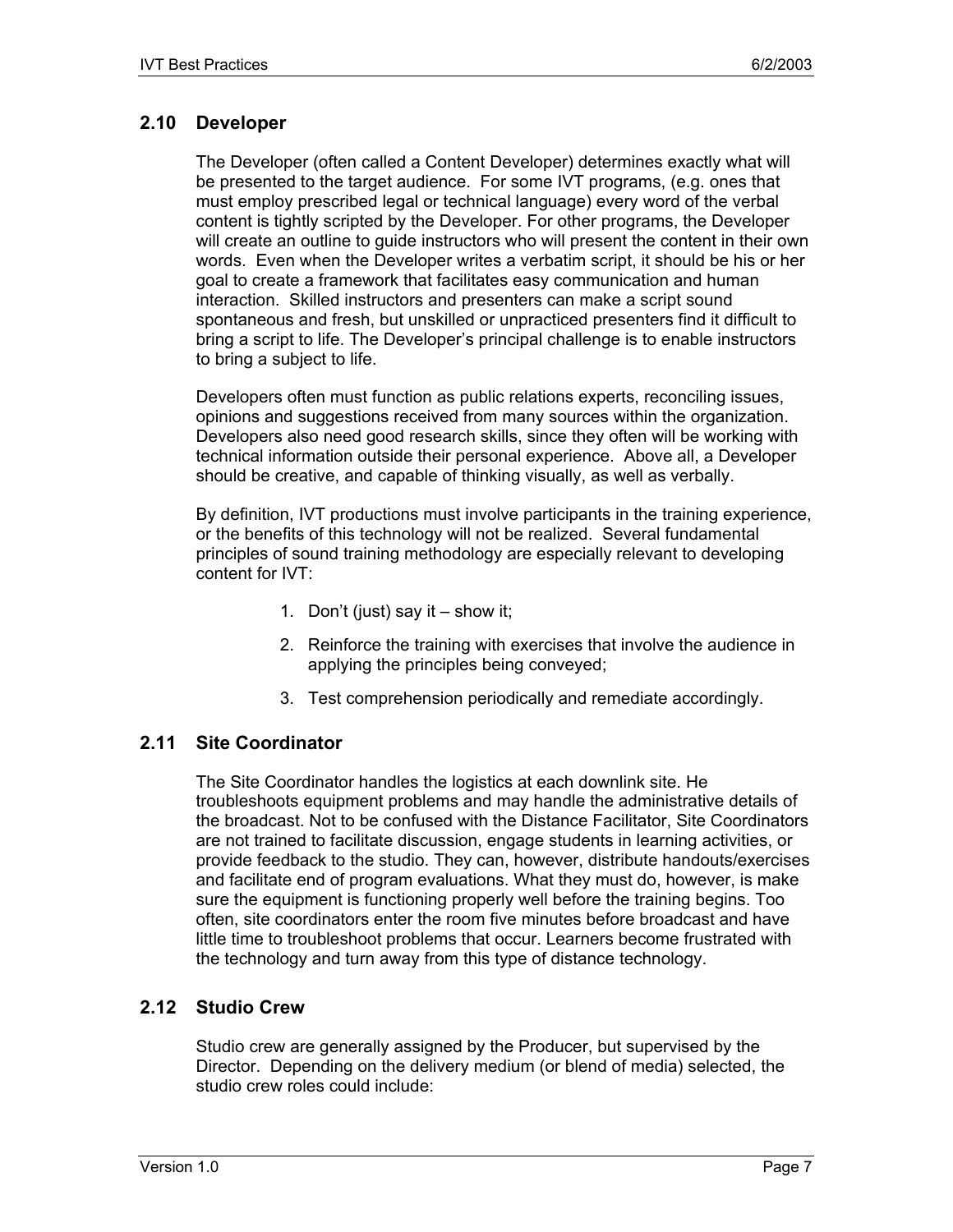- Camera Operator (including Dolly Grip)
- Audio Technician
- Technical Director
- Tape Operator
- Character Generator Operator
- Lighting Technicians (including Gaffer)
- Floor Manager
- Prompter Operator / Cue Card Technician
- Makeup / Wardrobe Technician
- Set Technician, Stagehand, and Property Master
- Microwave / Uplink & Downlink Technician
- Chief Engineer

Not all production takes place in the studio. Often, relevance and visual impact can be greatly enhanced by taking a camera crew out into the "real world" (e.g. visiting the workplace or other locations where the subject matter can be observed first-hand). Such location coverage can be via "live remote," or it can be taped in advance, then edited and included within an IVT production. Many of the same studio crew roles itemized above would apply to location crews as well, although the size of the crew generally is smaller for location production.

## **2.13 Audience**

IVT productions occasionally include a live audience in the studio as well as remote site participants. While this technique can be effective in reducing the psychological distance between instructor and remote sites, it can have a negative, isolating effect if the instructor is not practiced in engaging both audiences. If the technique is employed, the characteristics of the studio audience should align with the audience characteristics identified during the analysis phase of the project (see the next section for a complete description of the phases of the ISD process).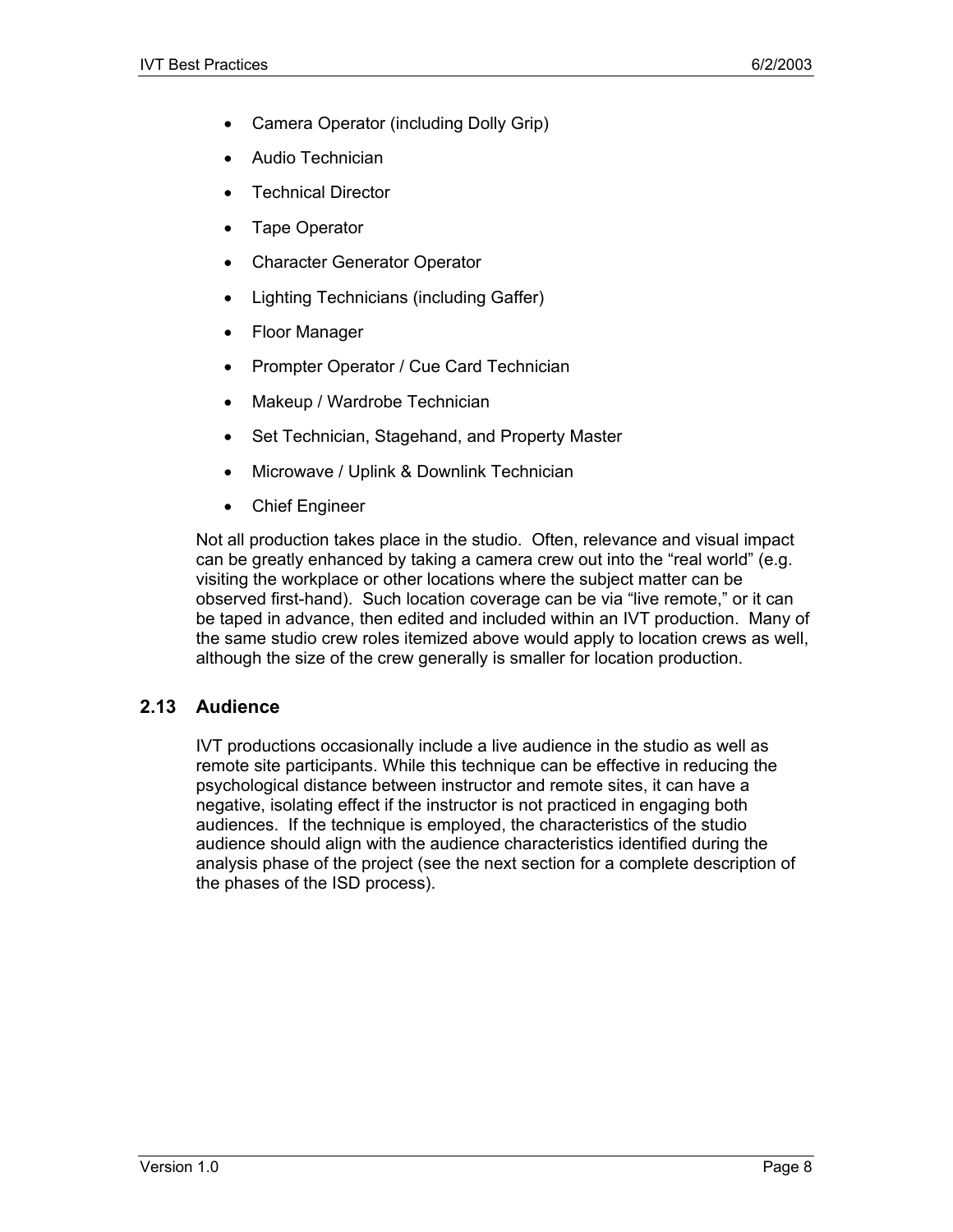## **3.0 Instructional Systems Design and the ADDIE Model**

As seen above, effective IVT development demands a team effort from a variety of specialized personnel. Too often, however, developers in a hurry to produce a product, take shortcuts by transitioning traditional classroom delivery content to video without revising it appropriately. Perhaps the most common and egregious error in IVT program development is to simply conduct a traditional classroom event in front of a camera. Feedback from students that have had to endure this type of "training" have proven to IVT developers that new courses designed for this highly visual medium must incorporate instructional design features that support and enhance learning at a distance.

Instructional Systems Design (ISD) is the most widely used methodology for developing new training programs. This approach provides a step-by-step system for the evaluation of students' needs, the design and development of training materials, and the evaluation of the effectiveness of the training intervention. There are many ISD models, but almost all are based on the "ADDIE" model - Analysis, Design, Development, Implementation, and Evaluation, as illustrated in **Figure 1.** As described in the ODP Approach for Blended Learning, each step has an outcome that informs the subsequent step.



**Figure 1 - The ADDIE Model of Instructional Design** 

In the next section, the five phases of the ADDIE model will provide the structure for identifying current processes in IVT development, as well as recommendations for training modification and improvement.

# **4.0 Analysis Phase of an IVT Project**

The Analysis phase is the first phase of any instructional design project and the most critical phase in the implementation of a blended approach to training. Through a proper analysis, the "Who, What, Where, Why, and By Whom" is determined for the training program.

The following processes should be included in the Analysis phase:

- Curriculum or Needs Assessment
- Course Goals and Objectives
- Course Outline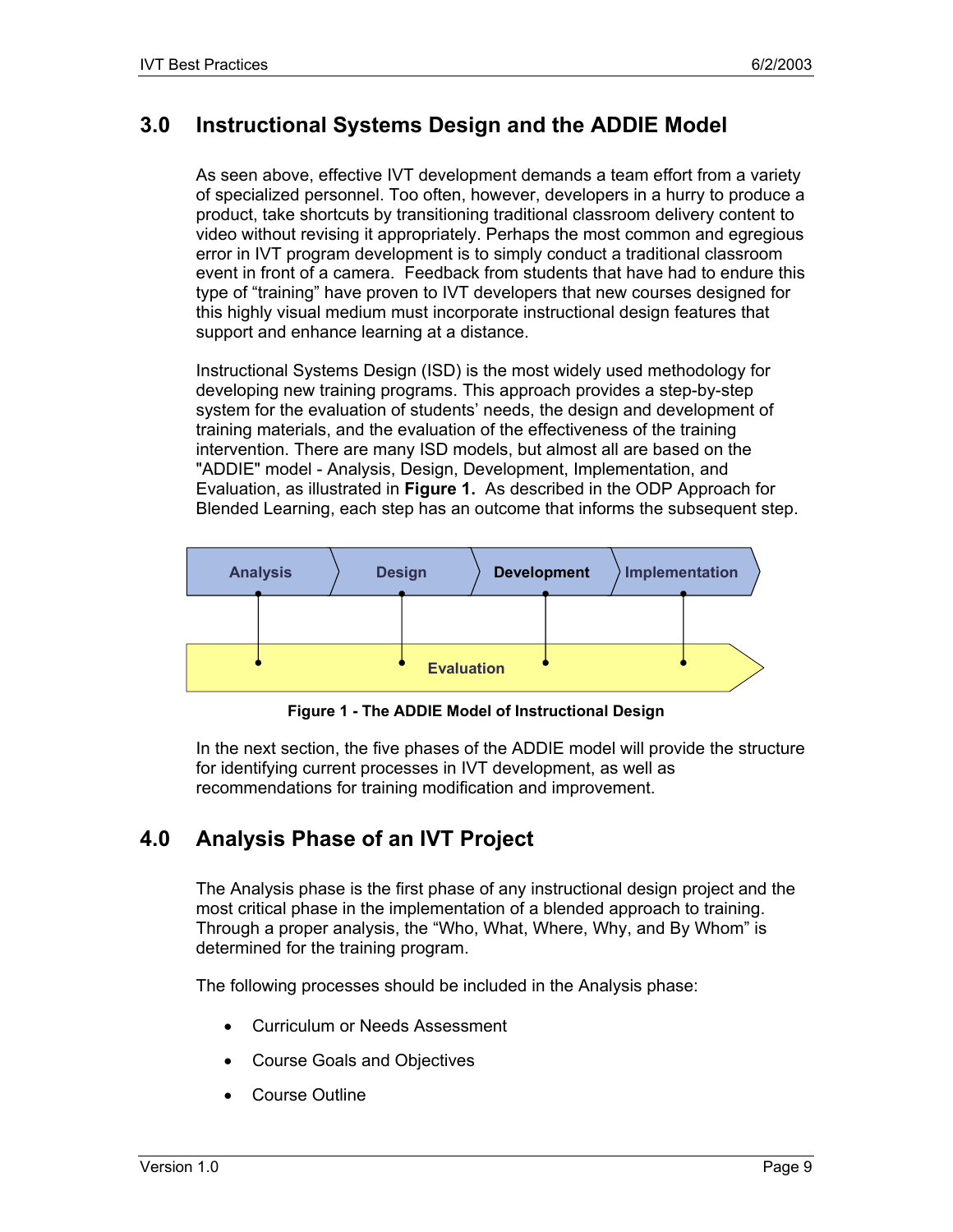• Delivery Methods Analysis

For more information on these processes, please refer to the ODP Approach for Blended Learning.

#### **4.1 Choosing Instructional Strategies for IVT**

IVT has the ability to simulate the classroom environment, can incorporate a variety of media, and can ensure a consistent delivery of content across geographical boundaries to a much larger audience in a shorter period of time. It can also provide high levels of interaction and immediate feedback to questions despite the distance between instructor and students. All too often, critical decisions are made before the necessary analysis has been completed. When this occurs, the resulting IVT often will miss its target, or will consume time and resources. Common pitfalls to avoid include:

- Adopting a strategy for the current project just because it is familiar ("we've always done it that way")
- Choosing a strategy that is driven by a hidden agenda, rather than identifying all of the objectives that are driving the project (e.g. the boss secretly wants to be a TV star)
- Taking the path or least resistance ("we don't have time to plan our experts know their stuff, just turn on the camera and let them talk")

IVT instructors can employ a broad array of instructional methods to engage participants at remote sites. A partial listing includes these options:

- Problem-solving exercise
- Brainstorming (individuals or groups)
- Group analysis and report
- Contest, quiz, puzzle, or game
- Role play
- Case study
- Debate
- Q&A session
- Peer presentation, with or without peer feedback

#### **4.2 Building the script outline**

Working with the SMEs and instructor, the ISD builds the script outline for team approval. The outline at this point is high level, but all objectives are clearly identified and the structure of the training with an approximate time frame is identified.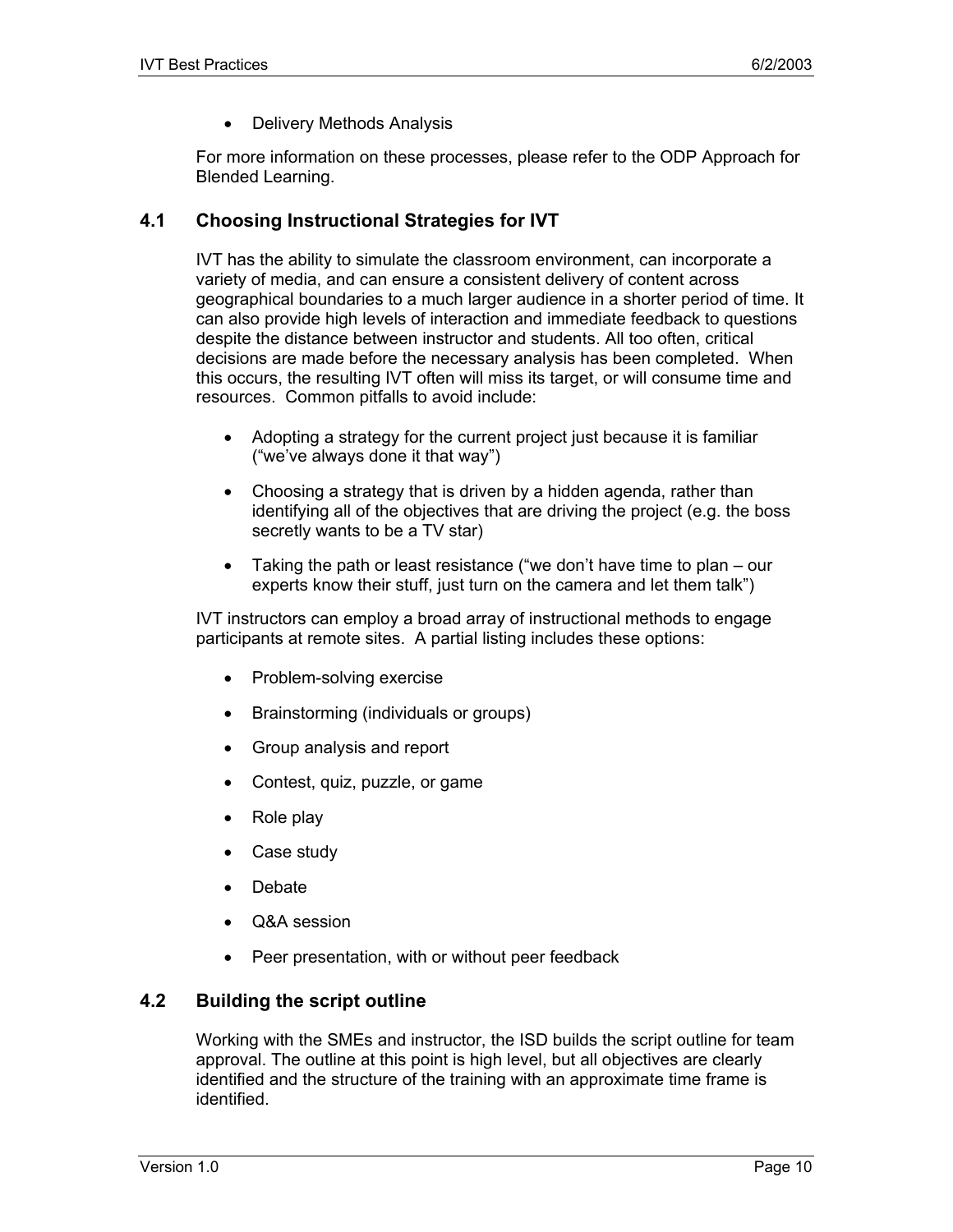# **5.0 Designing Content and Building the Plan**

Once IVT is determined to be all or part of the training delivery in the Analysis phase, the Design phase then creates the "blueprints" for the instructional experience. In this phase, the instructional designer plans the elements of instruction, such as instructional objectives, assessment strategies, course outlines, design documents, visualizations, run time sheets, scripts and participant materials to describe the presentation of content, practice activities, and feedback mechanisms.

Design activities for IVT should consider the following:

- A review of the course goals and objectives
- Determination of delivery approach (i.e., moderated panel, formal team presentation, informal discussion)
- Determination of instructional strategies (i.e., lecture, discussion, exercise, scenarios, case studies)
- Allocation of time to each segment of instruction
- Discussion and determination of visuals (i.e., graphics, pictures, video clips, position and shot of instructor(s)
- Determination of delivery medium for all prerequisite and course materials (i.e., paper, Web download, video roll-in, PowerPoint handouts)
- Determination of student activities and exercises; plans for remote site facilitation
- Selection of evaluation and assessment methodology
- Determination of activity timeline, milestones, and project team member responsibility for each activity throughout design, development, implementation and evaluation (i.e., project plan/development schedule)

An important consideration in the Design phase is the fact that what works in the traditional classroom may not necessarily be effective in a two dimensional IVT environment. For instance, participants may be able to tolerate a lecture for a long period of time in a classroom, but they will lose interest quickly in an IVT "talking head" that does not engage them in any activity. Once the audience tunes out, it may be difficult or impossible to regain their attention.

The two dimensional aspect of IVT can be offset by developing a conversational instructor script, making the course as visually stimulating as possible and creating a positive and interactive instructional environment. As you begin the design phase, be sure to take into account the equipment available to you, both in the studio and at the remote sites and identify the types of interactions possible within the environment.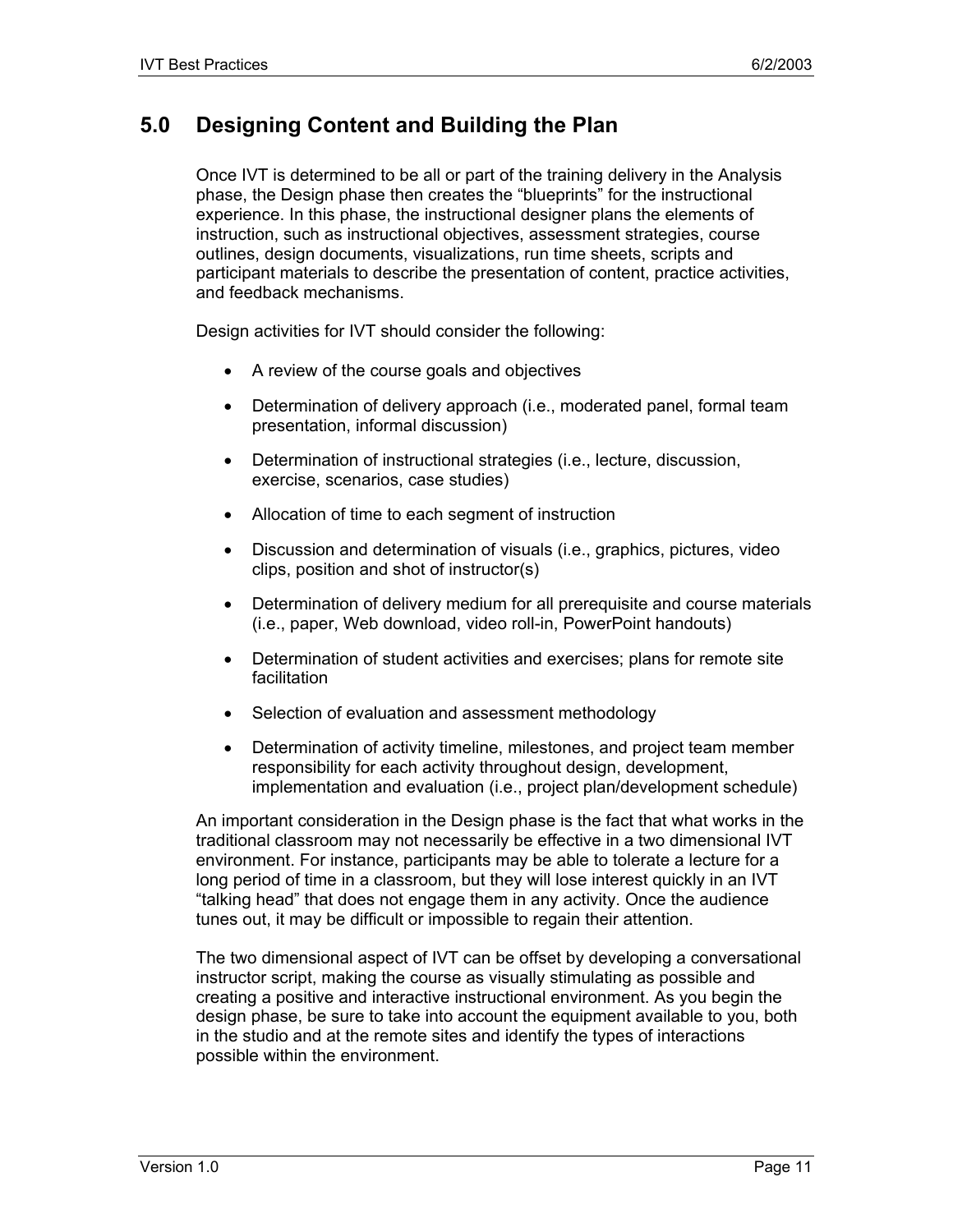## **5.1 Building the Project Plan/Development Schedule**

Perhaps no other media involves as large a coordination of effort as a satellite broadcast. As illustrated in section 2.0 of this document, there are a wide variety of skills and activities that must be organized and managed throughout the project to ensure a successful IVT training event. For this reason it is imperative that a project manager be identified early in the ADDIE process to ensure that each project task is identified and that all members are aware of their assigned tasks and deadlines. The schedule should clearly describe each activity of the development process, the expected duration of that activity, the start and end date, and the project team member responsible for completion. The project manager will be responsible for maintaining and revising the schedule to ensure requirements are being addressed and tasks remain within scope.

## **5.2 Building the Design Document**

A key output of the Design phase is a course design document. The purpose of the design document is to create a roadmap to use throughout the course design and development process. It provides a skeleton of the course content and documents the detailed expectations. A design document should include the following items:

- Summary of the instructional approach to the course
- Course structure and flow
- Estimation of the course length
- Interactivity guidelines
- Description of participant materials
- List of planned visuals
- Final detailed course outline
- Course development schedule
- Evaluation plan
- Project Team Point of Contact list

While the entire project team contributes to the development of the design document, the lead instructor may have the primary responsibility of addressing course structure, lesson content, and instructional methods. The ISD's responsibilities should include a review of the content supplied by the lead instructor and advising the team on matters such as the construction of instructional objectives and the selection of instructional strategies.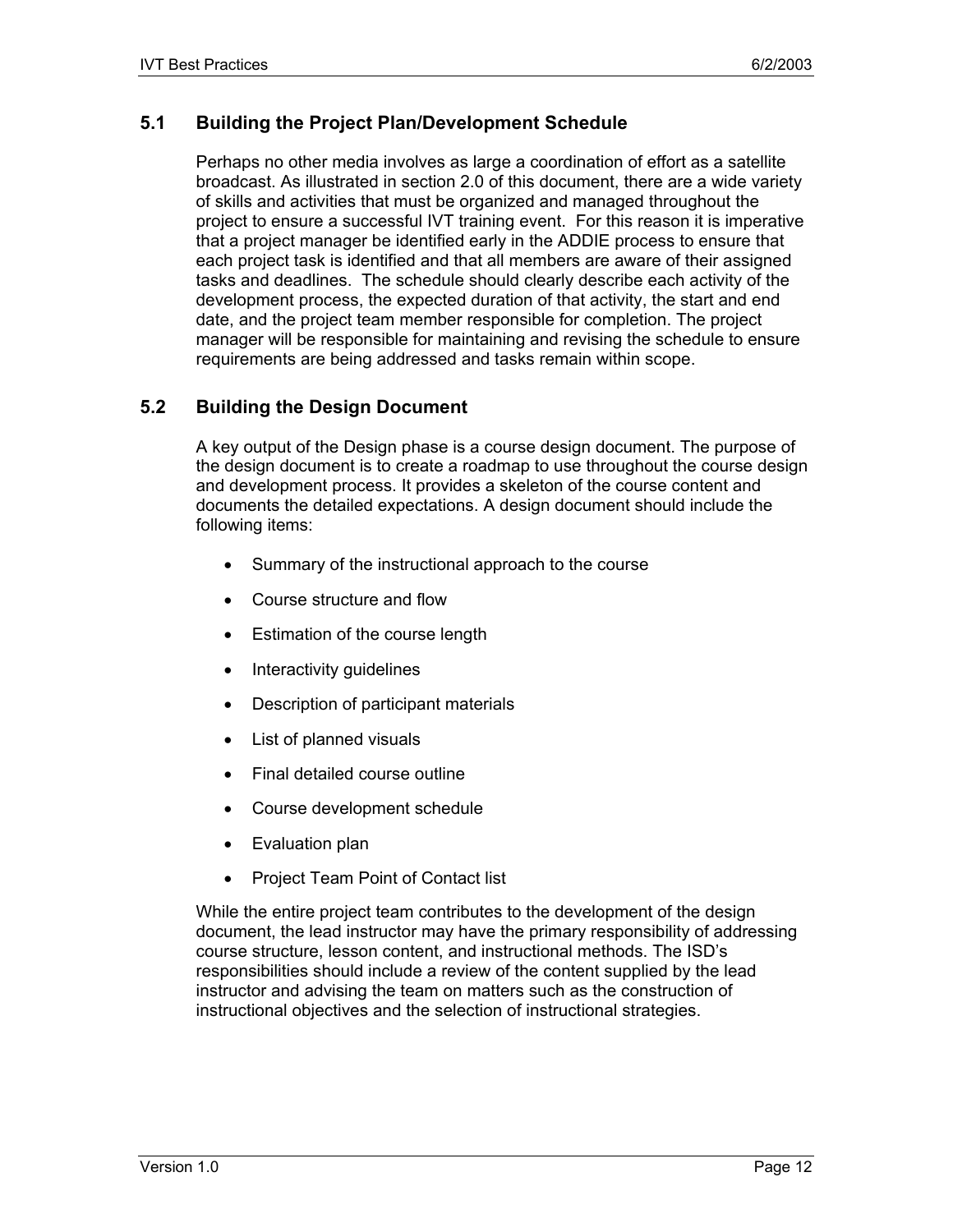## **5.2.1 Audience Characteristics**

Knowing your audience is essential to the development of any training course, but even more important in an IVT environment. The studio instructor will not be able to see student faces and assess the need for adjustments to content delivery to better address student needs. The design phase, therefore, must produce a detailed audience profile in order to produce materials that can address the needs of the audience effectively. At a minimum, identified characteristics should include:

- Job category (senior management, technical professionals, administrative support, etc.)
- Audience mix (consistent or varied)
- General skill or knowledge level
- Experience with Distance Learning technology
- Motivation for training
- Relevance of training to job application

#### **5.2.2 Run time sheet**

The run time sheet displays all broadcast activities in chunks of time so the design team can begin to map out the content and identify resources needed to support the program. Perhaps one reason so many IVT's run on far too long is that this useful tool was overlooked in the IVT design phase. One best practice is to use the run time sheet as a method to identify whether the content should be compressed or even divided into more than one broadcast.

## **5.2.3 Student materials**

At a minimum, student materials consist of a student guide that follows the delivery of the subject matter and helps students stay on track. Student materials may also include articles, supplemental readings, references, and handouts. All visuals seen on the screen should be duplicated and plenty of white space should be available on each page for note taking. Complete instructions for all exercises should be included in the student materials.

#### **5.2.4 Visuals**

Incorporate a variety of visuals to ensure that the program is as visually stimulating as possible. This approach engages the audience and breaks up periods of straight lecture. We will discuss visuals in greater detail in the Development section of this document.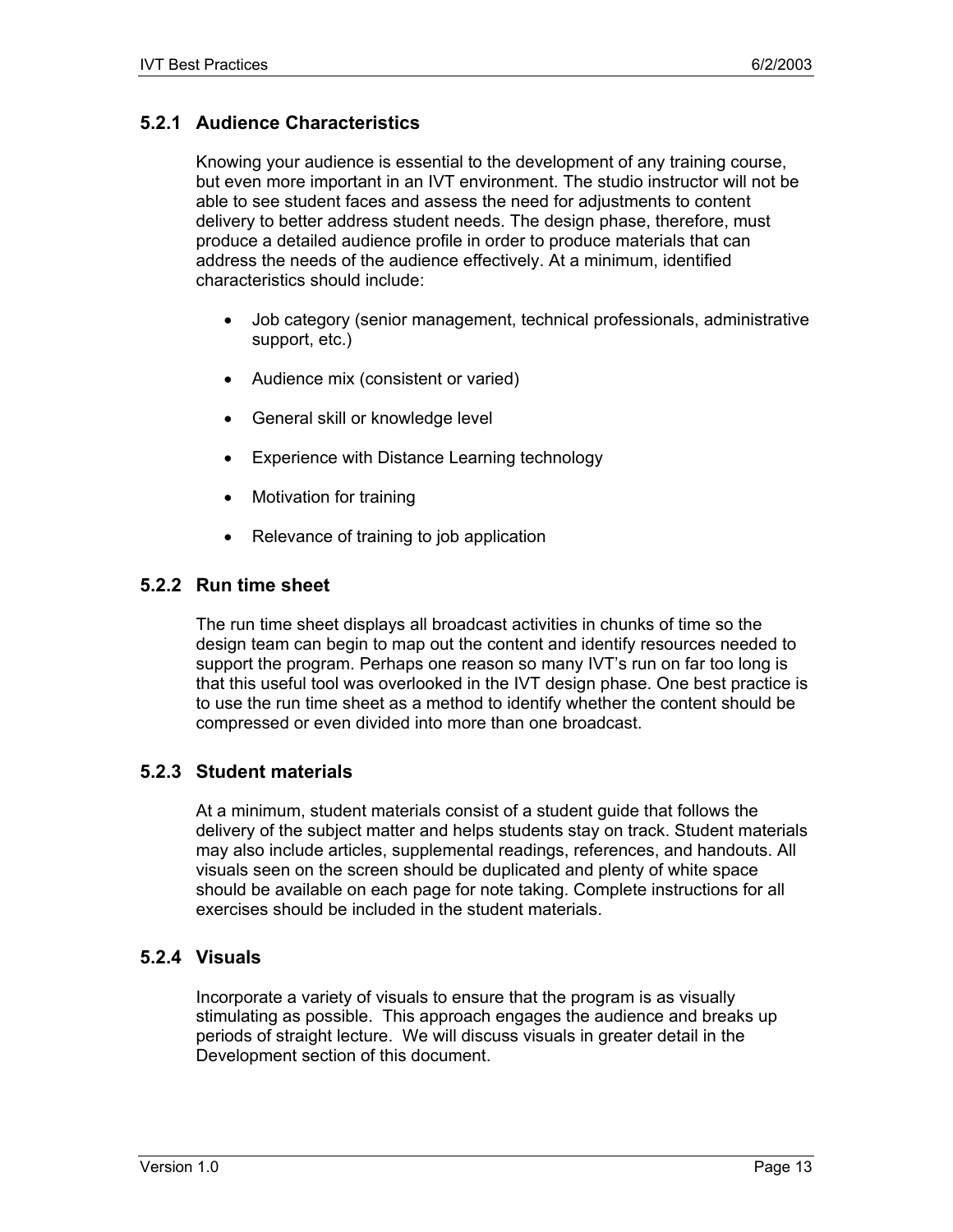# **6.0 Developing Content**

Development is the production phase of the ADDIE process. During Development, the plans defined in the Design phase become reality. Here the instructional designer is concerned with materials and visuals that facilitate and support learning, as well as interactivity that is creative, innovative, and engages students to explore further.

One way to look at the organization of course content is by "chunking" the content. There should be at least one "chunk" per course objective and each should consist of three elements: Teaching points, activities, and processing.

## **6.1.1 Teaching Point**

Think of teaching points as discreet topics delivered by the instructor. Teaching points provide the knowledge students will need to master before they can demonstrate that they have met the objective. One IVT best practice is to establish a teaching point in ten minutes or less.

#### **6.1.2 Activity**

A major problem with many IVT programs is that they spend too much time on content and little or no time on activities and processing. If a "course" relies too heavily on content, it should best be called what it is, an informational program and *not* a training course.

Activities should allow students to apply, practice, and demonstrate mastery of course objectives. A variety of effective activities such as exercises, role play and discussions engage students in the training, keep them involved and allow them to track their learning progress. Remote site facilitators, if available, should assist in the facilitation of activities because they are in the best position to guide, observe, and give feedback on student participation.

#### **6.1.3 Processing**

Processing allows the instructor and/or facilitator to ensure that students understood the intent of the activity, and brings closure to the teaching point or learning objective. For example, the Distance Facilitator can provide feedback to the Studio Instructor after the activity at the local site. The Studio Instructor can then provide the opportunity to process and bring closure to the exercise for all of the groups.

## **6.2 Building the Script**

A typical format for a script is a two column document. The instructor content is on the right side and depicts what the students will hear. The left side describes or depicts the visuals – what the students will see. It also contains instructor notes telling them what they need to know about the production.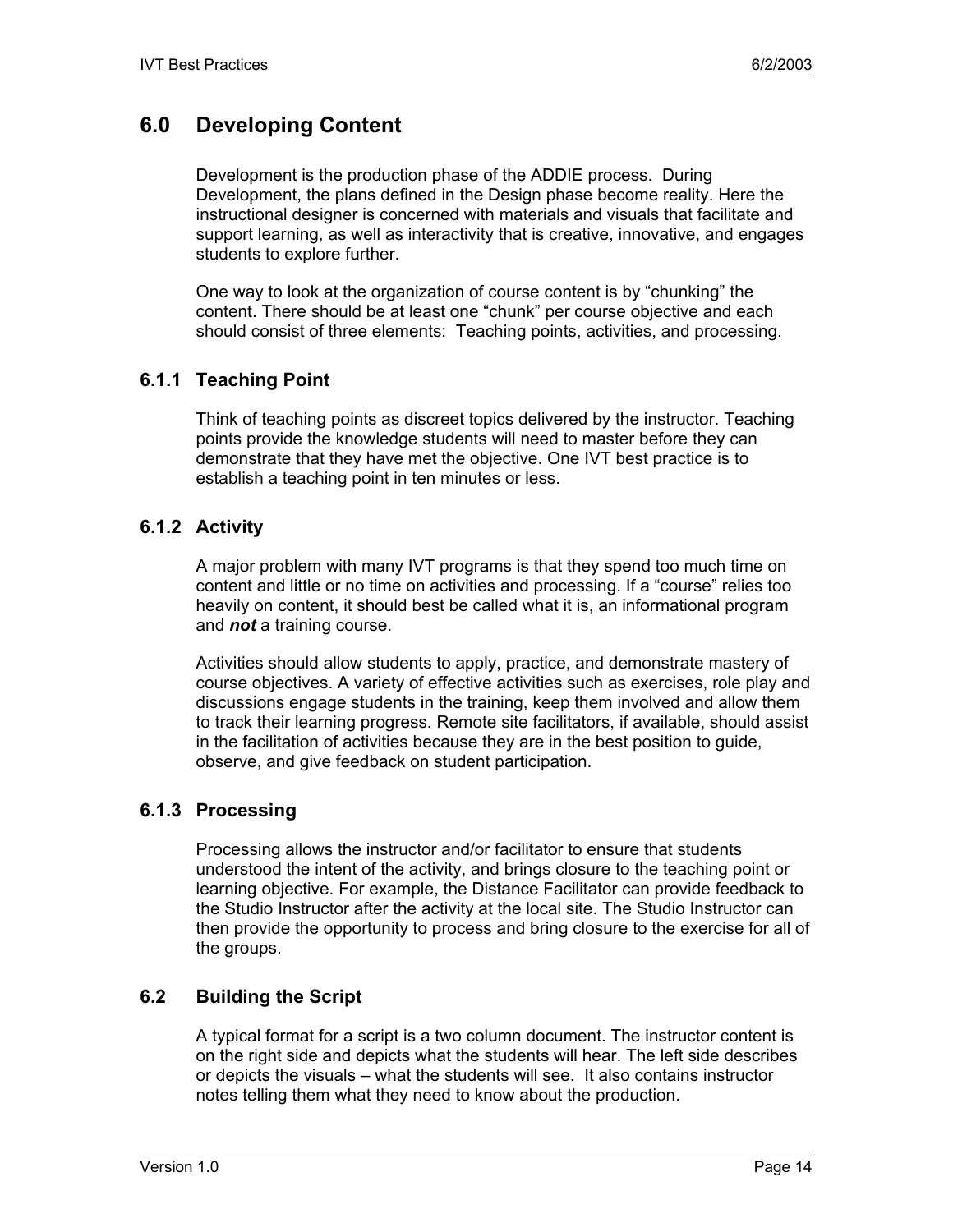Depending on the instructor and the shelf life of the course, the detail of the instructor text may range from talking point bullets to a full teleprompter script. If you are writing a course that may only be presented once by one instructor, work collaboratively with the instructor to develop the script. If you are building a course that will be presented by more than one instructor, write full text to ensure consistent delivery.

If the instructor is experienced with IVT and has mastered the course material, an outline script with bulleted talking points may be sufficient. But beware of instructors with little or no IVT experience who assure you their classroom experience will enable them to "wing it" with just an outline. Too many classroom instructors have experienced the dreaded "deer in the headlights" syndrome once the lights go up and the camera is focused on them for the first time. Build a full script for newly transitioned instructors and use the rehearsal period to duplicate the actual broadcast as closely as possible (lights, floor manager, teleprompter). This will ensure newcomers experience the environment before they have to instruct in it.

## **6.3 Becoming Familiar with the Unique IVT Environment**

The media selection process helps to optimize production technologies and strategies to fully capitalize on the IVT production environment. It is important for training managers, program developers, and instructors to understand what this equipment can do and how to use it to best advantage.

## **6.3.1 Equipment Unique to Teletraining**

Some of the devices commonly used in IVT are identified below, along with some guidance as to the best practices that will enable users to benefit fully from their use. Effective use of this equipment requires that instructors have a working familiarity with any equipment they will use. Even when technicians in the control room operate some of these devices (e.g. the Chyron or the still store), it is important for instructors and control room operators to conduct one or more technical rehearsals to make sure that the program content is displayed according to the training design. In many cases, the Director or Producer will create a cue sheet to coordinate how the studio staff handles these disparate elements.

## *6.3.1.1 Character Generator or Chyron (CG)*

The *Chyron* or "character generator," inserts text into a video signal. Typically, the "lower-thirds" that appear below a talking head to identify the speaker are created by a CG. Character generators are most commonly used to identify the names of individuals speaking during a broadcast, but can also be used to present key teaching points while maintaining a camera shot of the instructor.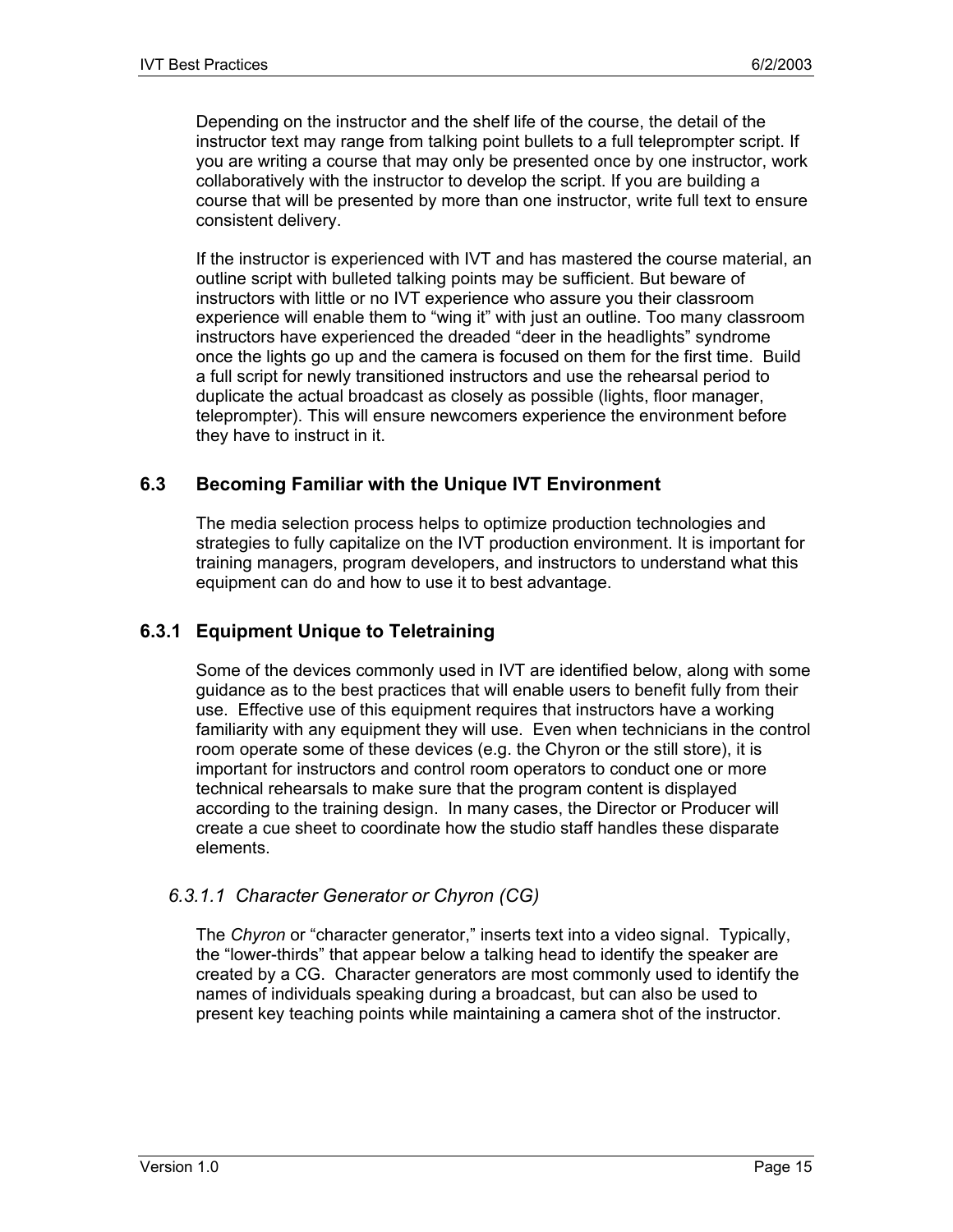## *6.3.1.2 Teleprompter*

Established presentation techniques for on-camera instructors include *projecting* personality and *engaging* an audience. An essential element in these techniques is "eye contact." Helping presenters to maintain eye contact with their audience is the principal purpose of the prompter (the term "TelePrompTer" is a trademark). A prompting device also can be helpful, or even essential, in situations where it would be risky to allow presenters to speak in their own words. For example, if legal or technical requirements absolutely require that a presentation use precise wording, then a script can be reviewed and approved in every detail, then transferred to a prompting device. Or, if the sheer volume of material makes it difficult for a presenter to "keep it all straight," then a prompter can provide the necessary safety net. However, prompters also have a downside, in that they can rob presenters of their spontaneity. Whether or not to use a prompter is an important decision to make. Some considerations that come into play include:

- Using a prompter convincingly requires prior familiarization. Organizations using best practices schedule prompter drills for inexperienced instructors. These organizations would never allow an instructor to walk into a studio and begin reading from a prompter without adequate rehearsal and preparation. Highly-paid network newscasters can use prompters effectively because they have learned to do so – and have had plenty of practice.
- Prompters do not always have to display a verbatim script. Instead, the prompter can display bullets or talking points. This works best when the instructors draft these talking points for themselves.
- If instructors lose their spontaneity in front of a prompter, but experience problems maintaining eye contact when working from paper, then consider a third option – use a moderator or interviewer who can keep the program on track, while including the audience in a dialogue with the presenter.

When working from a prompter, inexperienced presenters sometimes will speed up their delivery as the program goes on, and can even wind up in a "race" with the scrolling prompter. To avoid monotony, instructors should vary the pace of their presentations, but they must remind themselves to avoid "racing" the prompter (of course pacing will also depend on the complexity of the subject matter). An experienced prompter operator is required, one who can follow any changes in the presenter's pace (without affecting the pace in the process).

## *6.3.1.3 Still Store*

A still store is a digital storage device that can store and display a variety of electronic images on a television screen. The still store enables instructors to include in their program just about any image that can be captured electronically – and affordable digital cameras make it possible to capture or convert almost any image to an electronic format. Because IVT is a *visual* medium, the still store is an important tool developers can use to include a wide variety of visual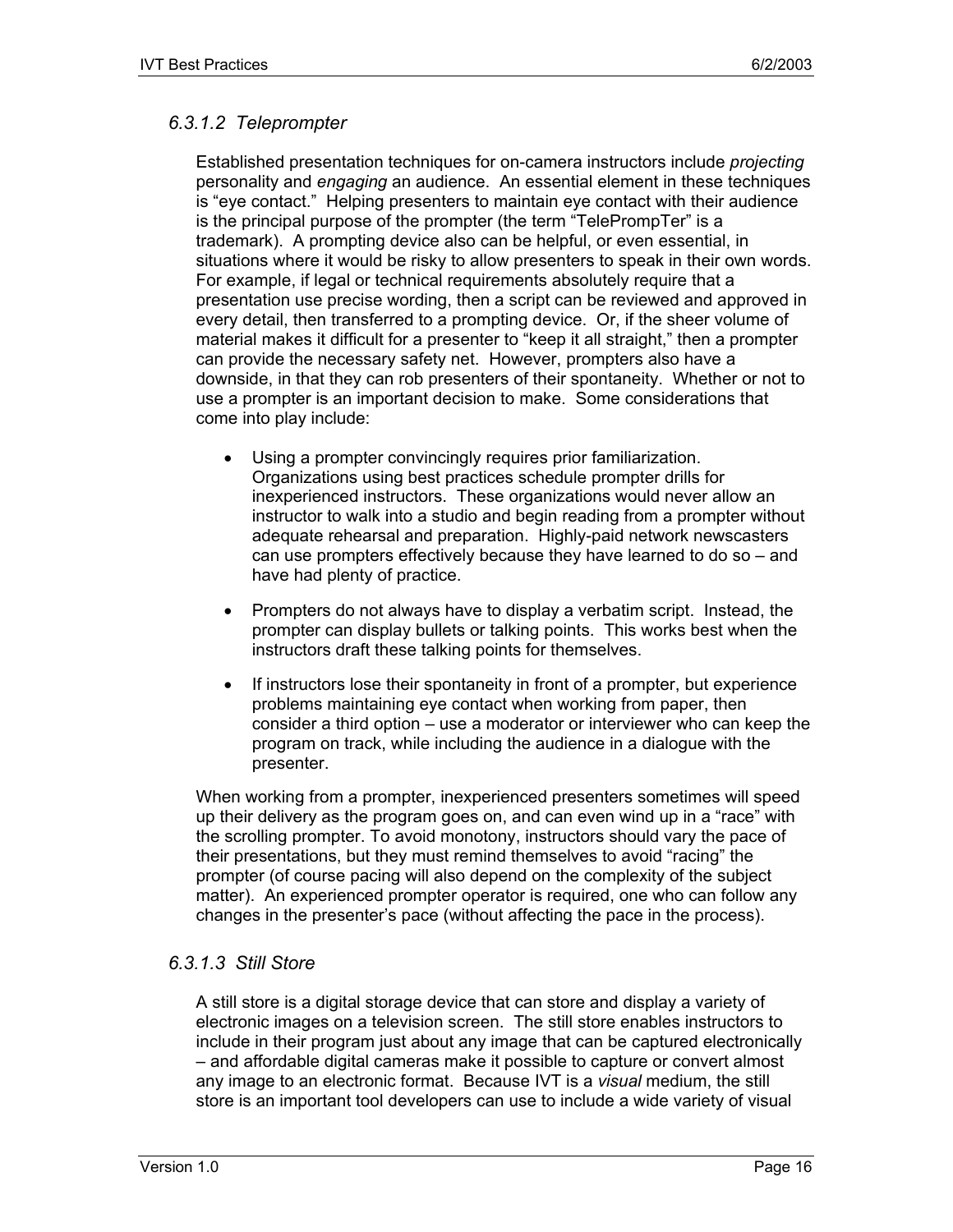information in their programs. For programs involving information technology, the still store can be especially useful for displaying screen shots from computer displays. For technical training programs, the still store can display mechanical drawings, artists' renderings, block diagrams, flow charts, and photographs. Graphics designers experienced in creating for IVT should know the capabilities of these devices and the requirements they impose.

A device that often works in tandem with the still store is the *scan converter*. This device translates computer signals into the NTSC signal used in television, and is necessary whenever the instructor wants to show the audience a computer-generated image (e.g. a PowerPoint slide or Web screen).

#### *6.3.1.4 Overhead camera (ELMO)*

Another display device available to IVT instructors is the overhead camera ("ELMO" is a trademarked example). The overhead camera displays physical objects, which can be moved in three dimensions. This capability is particularly useful in training or familiarization programs involving the use, assembly, disassembly, or manipulation of equipment or other items.

In some cases, an overhead camera can be located at ceiling height, to enable the audience to see larger objects. Examples would include a cooking show with a camera to show the stovetop, or an auto-repair show with a camera looking into the engine compartment of a vehicle. Ceiling cameras tend to have a fixed focus with no zoom, and pose no particular challenges to the instructor.

#### *6.3.1.5 Writing tablet*

A writing tablet allows an instructor to jot notes or draw sketches that are visible on the television screen. These devices are commonly used in broadcast television to illustrate football plays, show moving weather fronts, and to display other dynamic forms of information. The writing tablet is a real-time device. In an IVT program, it is best used to add new visual information that could not be prepared in advance for display from a still store or taped as a roll-in. The writing tablet can be very useful to an instructor when responding to a question, or when interjecting a spontaneous idea, that requires a sketch or written term to convey the message.

#### *6.3.1.6 Keypad Response System*

A keypad response system greatly enhances the level of interactivity in IVT. It provides the audience with a direct, real-time link to the instructor. Its usage generally is initiated by the instructor, typically by posing a question. Participants can respond by pressing a button on a keypad, to indicate their selection from a multiple-choice list or to indicate a numeric value of their choosing. This technology provides the instructor with a valuable source of real-time feedback (How am I doing? How are you doing?), and it gives the instructor the opportunity to gauge audience comprehension and to adjust the presentation accordingly. One of the strong points of this technology is that it permits many respondents to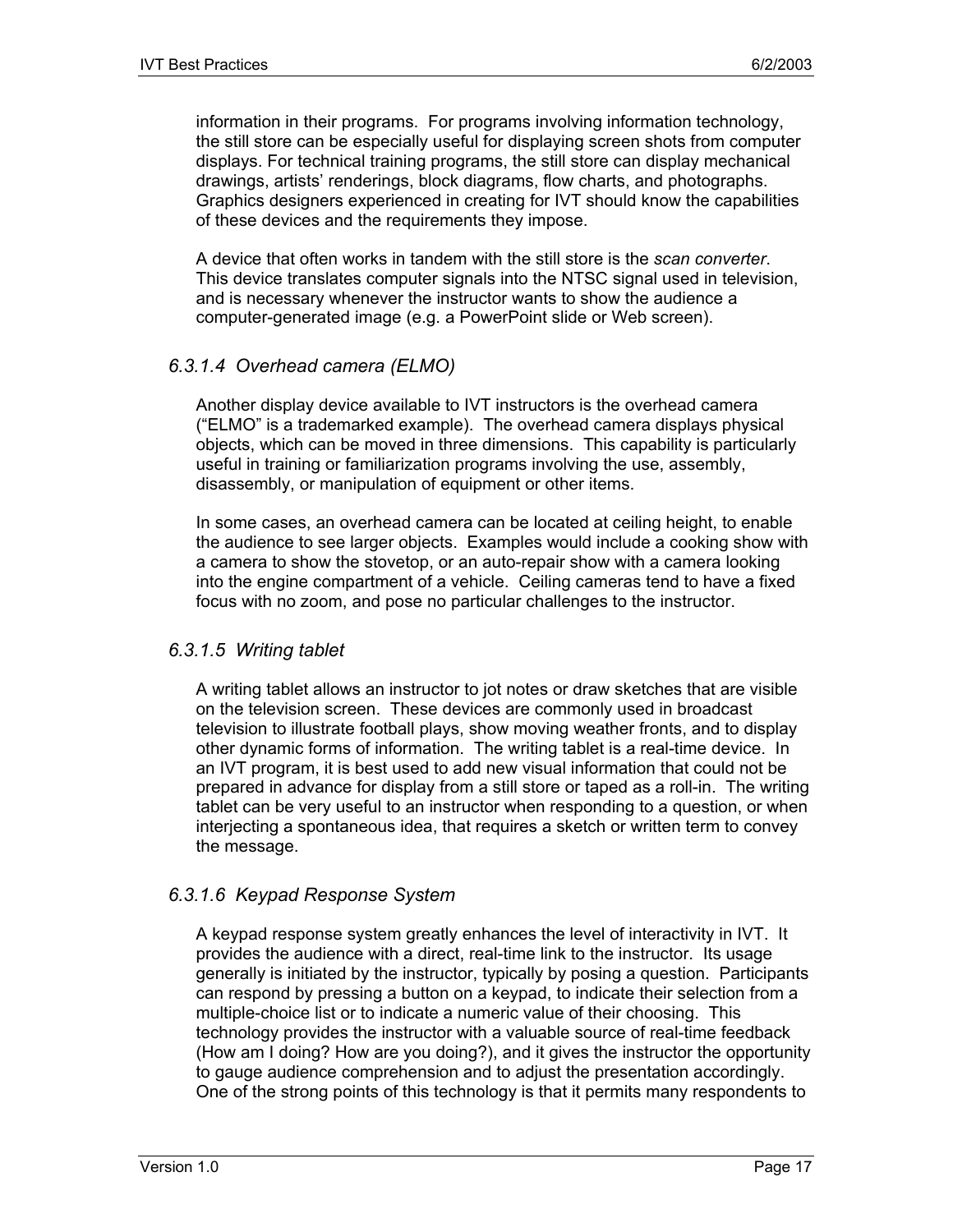act simultaneously. Its principal disadvantage is that it offers respondents a limited range of responses.

As with any interactive technology, it is important that respondents understand how (and when) to operate the system, and how to get connected with the studio. This requires user training, advance notice before a telecast, possibly refresher training or reminders during the broadcast, and a help desk or troubleshooting capability to resolve technical problems. Most important, it requires live participants who are motivated to interact.

Costing for these systems will range depending on complexity and number of systems purchased. Hosting equipment at the studio site ranges between \$30,000 to \$50,000. Keypad response systems at the remote site require a site manager at a cost of approximately \$5000 which usually includes 20 keypads.

#### *6.3.1.7 Push to Talk (2-way audio)*

Two-way audio, sometimes referred to as "push-to-talk" technology, extends interactivity beyond the keypad response system, because it does not limit responses to a pre-determined set of multiple choices. Instead, it provides an audio link between the teletraining studio and any number of remote sites, so that participants may speak directly with instructors and other experts in the studio. This means that participants can not only respond to the instructor's questions, they can pose questions of their own.

Used properly, push to talk can provide instructors and participants with a close approximation of the classroom training experience. Push to talk works best when participants are offered opportunities to interact at several different points during the program, not just a question and answer session at the end. Best practices for using this technology require an instructor or moderator to manage the process, and who will:

- Engage the audience in the process and effectively encourage their active participation.
- Make it clear to participants when their participation is welcome.
- Resolve conflicts when several participants try to speak at once.
- Manage the time and keep the agenda moving ahead.
- Be prepared with alternatives when questions or issues cannot be resolved on the spot (taking it "offline").
- Ensure that the information needs of the audience are being met.
- Fill potential dead spots by offering relevant information, or gracefully transition to another segment or topic.

Managing the push to talk process is a skill that can be acquired through practice and self-critique. But, instructors who lack experience with the technology should be assisted by a more experienced counterpart until they are ready to manage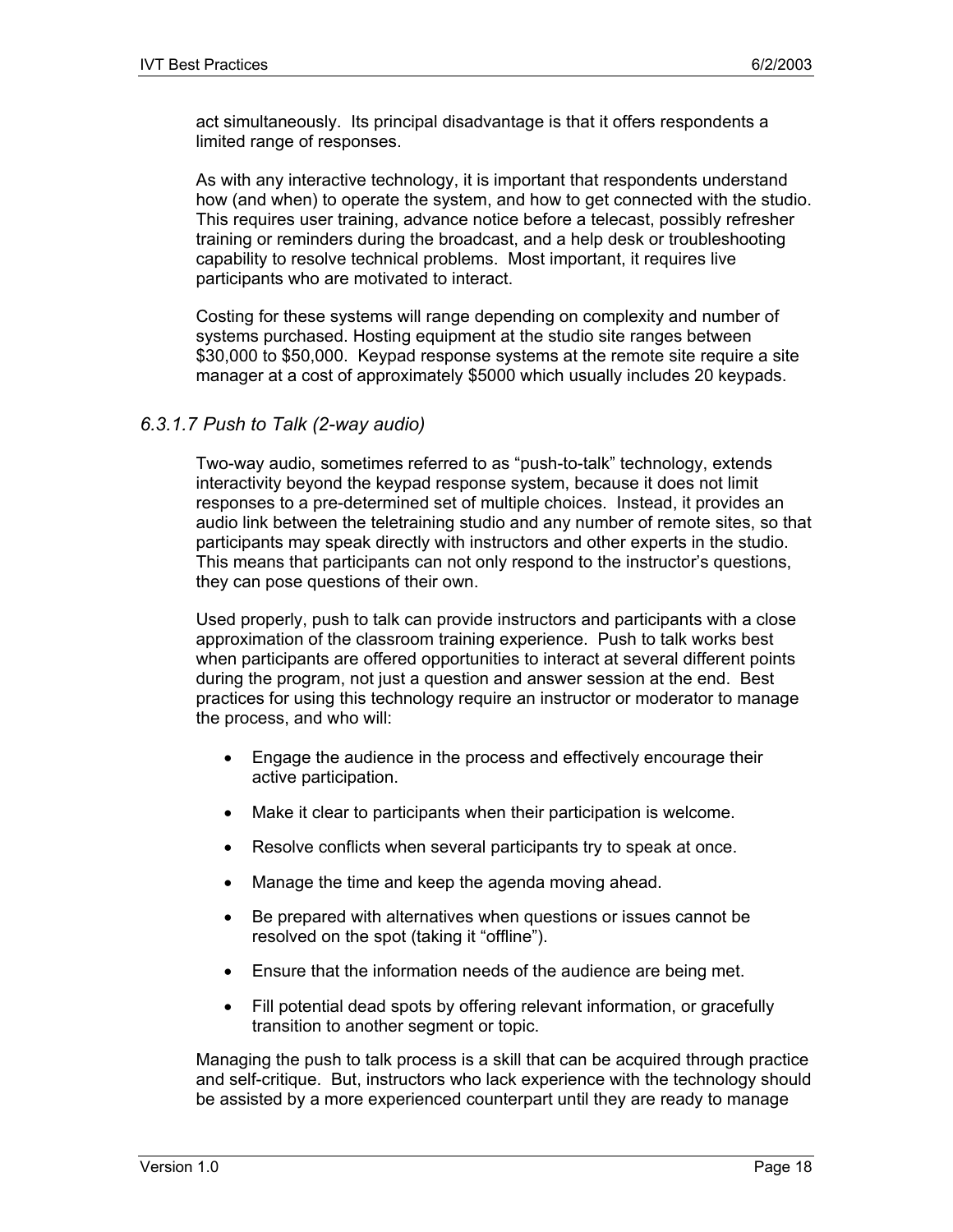the process for themselves. Some organizations hire a professional television moderator to help develop these skills in their first group of new instructors. Then, they can implement a mentoring process whereby the skills are passed on as additional instructors are recruited.

While far less capable in terms of interactivity, Push to Talk (PTT) technology is significantly less expensive than that of keypad response systems, because the system is essentially that of a phone bridge set up with extra microphones. A PTT studio box costs about \$1300, with additional microphones estimated at about \$120 per microphone.

#### **6.3.2 Building a Visually Stimulating Environment**

Visuals should be used to attract and maintain attention, reinforce main ideas, illustrate the spoken word, minimize misunderstanding and increase retention. Best practices incorporate a variety of visuals to support the content, create a stimulating environment and break up periods of lecture.

To determine when or where a visual training aid might be appropriate, the design team should consider which points of the content are the most important and/or which points might be most confusing and need clarification.

Visuals can include key words (sometimes called word pictures), pictures, charts and graphs, or videos.

#### **6.3.3 Incorporating interactivity, practice and feedback**

Adding some type of interactivity every ten minutes will create a more exciting, motivational and valuable training experience for students. Effective activities should engage the learner, be memorable, require reflective thinking, encourage discovery, and provide an opportunity to practice what was learned. Activities to consider include:

- Debates, panel discussions and interviews
- **Demonstrations**
- Case studies and scenarios
- Role plays and problem solving
- Games and puzzles
- Guest speakers and SMEs
- Reviews, questionnaires and quizzes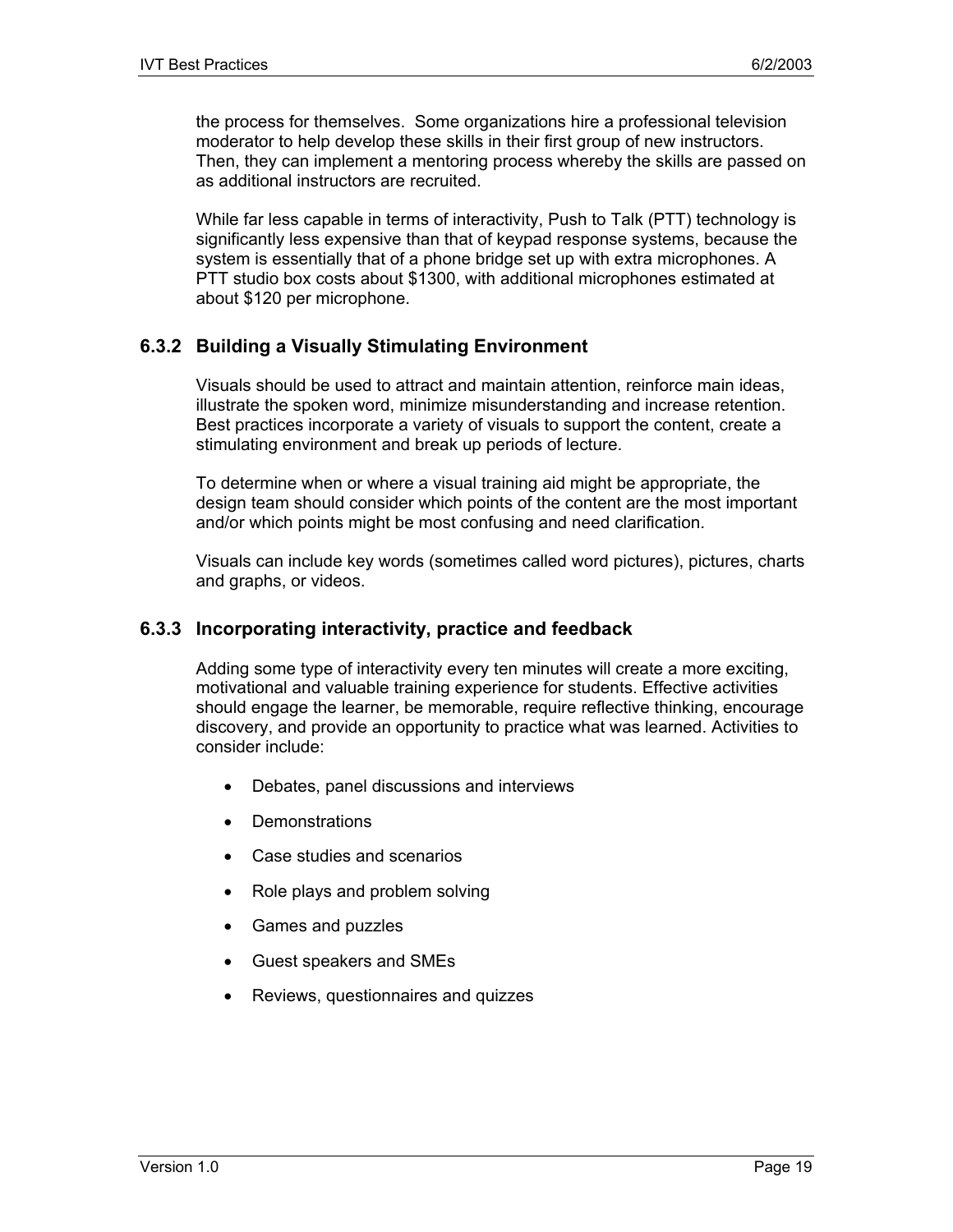# **7.0 Implementation – Rehearse and Deliver**

In the Implementation phase, the course is tested and deployed for use by the desired audience. The production team ensures all components function as designed within the current environment and identifies anomalies that must be addressed before the training broadcast goes "on the air".

The following activities are addressed in this phase:

- Running and testing of the course in the specified environment. This can include a simple reading of the script to a full dress rehearsal with all talent and training components present
- Planning for coordination and management of the training program

#### **7.1 Setting the Stage - Advertise and Publicize**

Interactivity depends on having a critical mass of active participants. Organizations with successful IVT programs do not take the audience for granted; they vigorously publicize upcoming programs and actively *recruit* participants. As with any publicity or advertising campaign, a single exposure to the message is not enough. IVT programs should be supported by a coordinated publicity campaign that should begin at least a month or two before the scheduled training session (to give potential participants adequate notice to plan for it). Reminders should be sent to potential participants on a regular basis. A final round of reminders should go out within 24 hours of the scheduled training.

Best practices include advertising via multiple communications channels (newsletters and similar publications, e-mail, faxes, and spot announcements on the IVT network itself). The most effective recruitment efforts do not merely "broadcast" the availability of training to the organization at large; best practices aim recruitment efforts directly at the target audience that was identified during the instructional analysis phase of program design and development. To achieve this, SMEs and other training clients should develop selective e-mail and fax lists containing the names of their key audience of interest.

## **7.1.1 Register Participants**

Interactive systems require specialized equipment and may also require dedicated connections. Trainees need an easy way to acquire information about how to participate (e.g., what number to dial, which channel to tune in, what passwords are required, etc.). Trainers need to know who needs additional material or information before the telecast, who is participating during the program, and whom to contact afterwards when conducting evaluations. These requirements underscore the importance of a registration system to track trainees and to facilitate their participation. The registration process should be quick, simple, and responsive to participants' needs. Support staff resources usually are required to handle this registration function.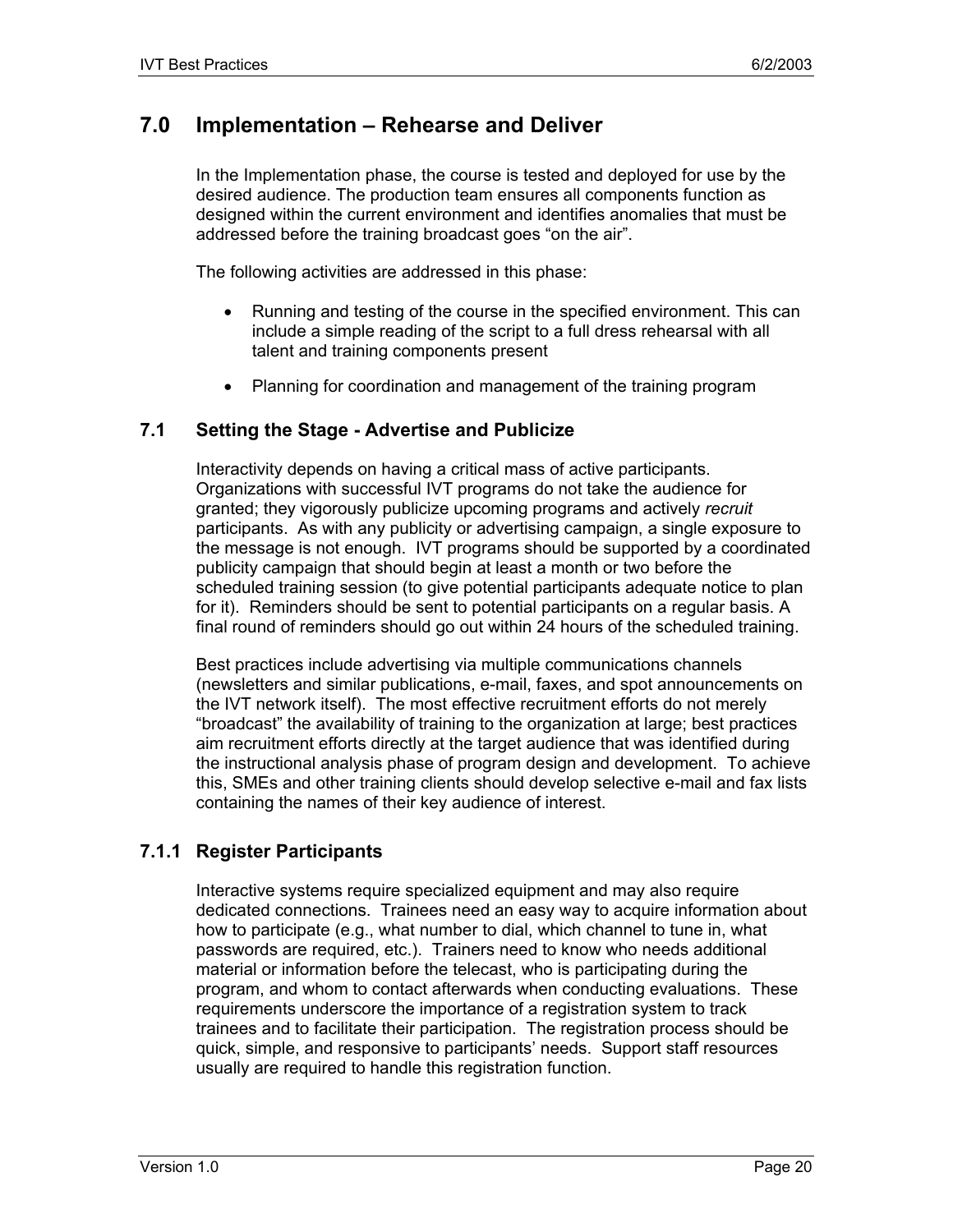## **7.1.2 Distribute Materials**

Learning is greatly enhanced when it is reinforced. IVT programs are real-time (live) events. To extend the learning past the boundaries of the telecast timeslot, program designers and developers should consider preparing and distributing training materials to participants before the program begins. At the most basic level, these materials could include copies of PowerPoint slides, handouts summarizing the course outline, or copies of key drawings and diagrams. This will better prepare participants for the training, and will leave them a permanent reminder of the contents after the video screen goes dark. By including evaluation forms in the advance materials, training developers and managers can obtain higher response rates when evaluating course effectiveness.

If the IVT program will include tests, elaborate exercises, or other activities requiring handouts, then it is imperative to distribute these materials in advance of the training. An effective system for registering participants provides the information necessary to send training materials to all who need them. The promise of "extra goodies" (i.e. advance materials) provides extra incentive for trainees to register to participate, rather than just tune in and view passively.

## **7.1.3 Maximize Your Teaching Effectiveness**

The topics below provide some lessons drawn from the experience of successful IVT instructors, presenters, and presentation coaches.

#### *7.1.3.1 Pacing*

Audience research indicates that the longer the program, the more important it becomes to vary the pace of the presentation. Verbal presentations should never be paced so fast that they are incomprehensible. But, some content can be covered at a relatively fast clip (e.g. a recap of mostly familiar material), while other subjects will benefit from a more deliberate pace (e.g. a step-by-step demonstration of how to defuse an explosive device).

Experienced production specialists will work with the production team to create appropriate pacing. To sharpen their presentation skills, instructors and presenters will benefit greatly from coaching, mentoring, rehearsals, and selfappraisal.

## *7.1.3.2 Effective presentation skills*

IVT instructors and presenters can maximize their effectiveness by mastering some basic skills that have been identified as best practices in the extensive literature on the subject of presentation technique. A few of the key skills and techniques include:

• Look comfortable in the IVT environment and appear at ease using the equipment.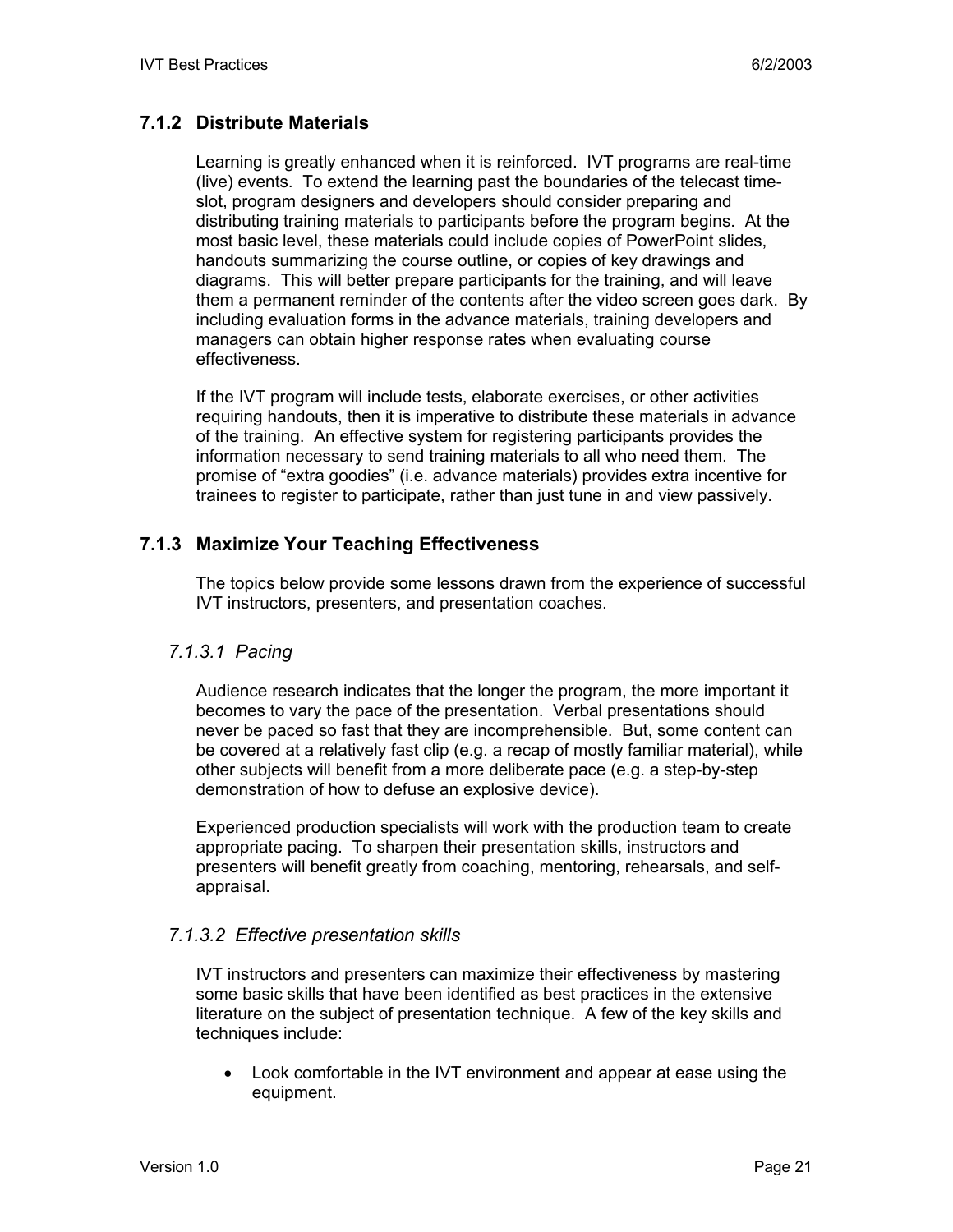- Make frequent eye contact (via camera lens) with participants.
- Project body language and other nonverbal cues appropriately.
- Speak conversationally, with some emphasis, good inflection, and modulation; avoid "lecturing" or "sermonizing."
- Relate all content to objectives, preview the contents (provide the audience with a cognitive "road map" so they understand what is to come), then refer to the map periodically so they can see how far they have come.

#### *7.1.3.3 Interactivity every 8 to 10 minutes*

A few "rules of the road" have emerged from research into adult learning best practices:

- Every program needs to "hook" an audience within the first minute or two; this can consist of a challenge (can you beat this?), a question (did you ever wonder why…?), an implied threat (if you don't know X, you could find yourself in real trouble…), or a promised reward (learn this and you might get a raise…). The purpose is to obtain from each audience member (in IVT, from each participant) a commitment of time and attention to receive your message.
- Research also shows that audiences need to be re-engaged (re-commit) every 8 to 10 minutes or they will "tune out" your message (either literally or just psychologically).

Entertainment programs use plot devices (cliff hangers and story climaxes) and action sequences to keep the audience engaged. In developing IVT programs, instructional designers, content developers, and production experts also structure their programs to engage the audience and to gain their continued attention (commitment). By far the most effective of these techniques is *interactivity*. The interactive experience represents the most significant, and unique, advantage IVT producers have over their counterparts in the broadcast/entertainment world. A person who is actively participating in a learning experience is by definition, engaged in and committed to, the program.

#### *7.1.3.4 Exercises and activities that engage students at remote sites*

To engage participants in an interactive exchange, instructors and IVT facilitators can employ a variety of approaches, ranging from simple conversational techniques to formally structured exercises and activities. To keep the communication channels open, instructors should:

- Call on participants by name, if possible.
- Stimulate dialogue by asking open-ended and probing questions.
- Focus discussion on the on-the-job significance of topics and activities.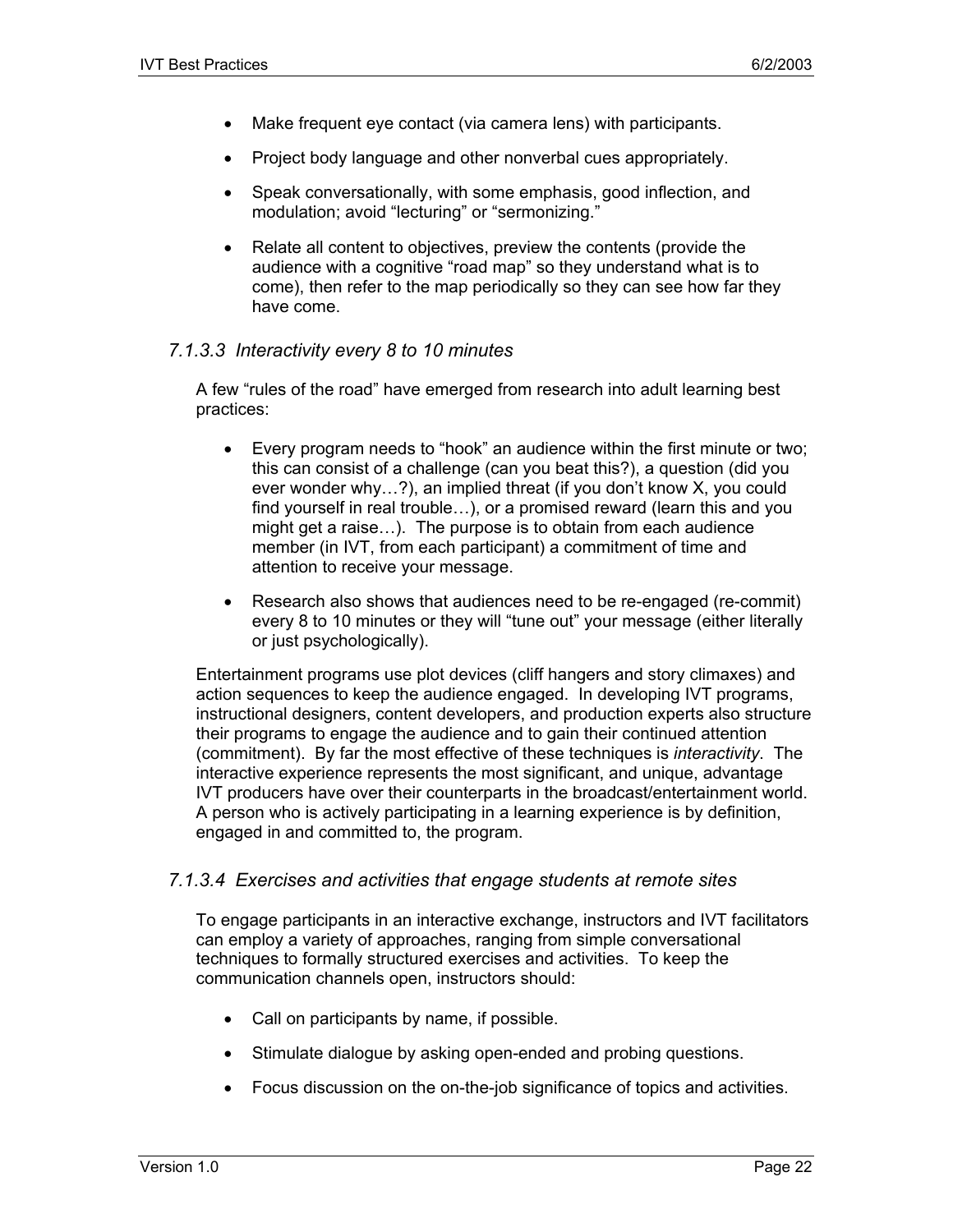- Conduct frequent spot checks and polling to gauge participant understanding and attention.
- Solicit opinions and gather relevant insights from participants as a springboard to further discussion.
- Acknowledge participant contributions, and try to reference them later in the program, as appropriate, to emphasize their relevance and validity.

## **7.1.4 Establishing Partnerships – Working with Your IVT Team**

Perhaps the biggest surprise for classroom instructors transitioning to IVT instruction is the loss of control they are used to having in the classroom. As an IVT instructor, they will need to rely on an IVT team to help deliver lessons effectively. And since they won't be able to see trainees' faces, they may need to count on distance facilitators at remote sites to act as their eyes and ears.

The studio instructor may be responsible for the delivery of content and managing the overall flow of the course. However, distance facilitators can greatly enhance the learning experience by answering questions, leading activities and helping to keep trainees involved and on track. The IVT instructor is less of a solo artist and more of a manager of the trainee's learning experience. This new method of delivery requires more planning and preparation for instructors than they ever invested in traditional delivery.

#### *7.1.4.1 Co-Instructors – why two people are better than one in front of the camera*

Another possible team member may be a co-instructor. Team teaching with a more experienced instructor will help make the transition easier and provide a more visually stimulating environment for the trainees. The team should spend time together before the session to establish rapport with one another and to be clear on respective roles in the IVT course (who teaches what lessons, who will run the equipment, etc.). Rehearsals in the studio help the team become familiar with the script and comfortable with how the transition from one instructor to another will occur.

## **7.1.5 Collaborating with the studio crew**

The studio crew provides the technical expertise of the television medium (lighting, camera operators, teleprompters, etc.). They are essential in helping the instructor deliver material effectively and feel comfortable in the studio environment. A best practice ensures that the instructor is familiar with each crew member's responsibilities and makes all aware of how they can best support the instruction delivery.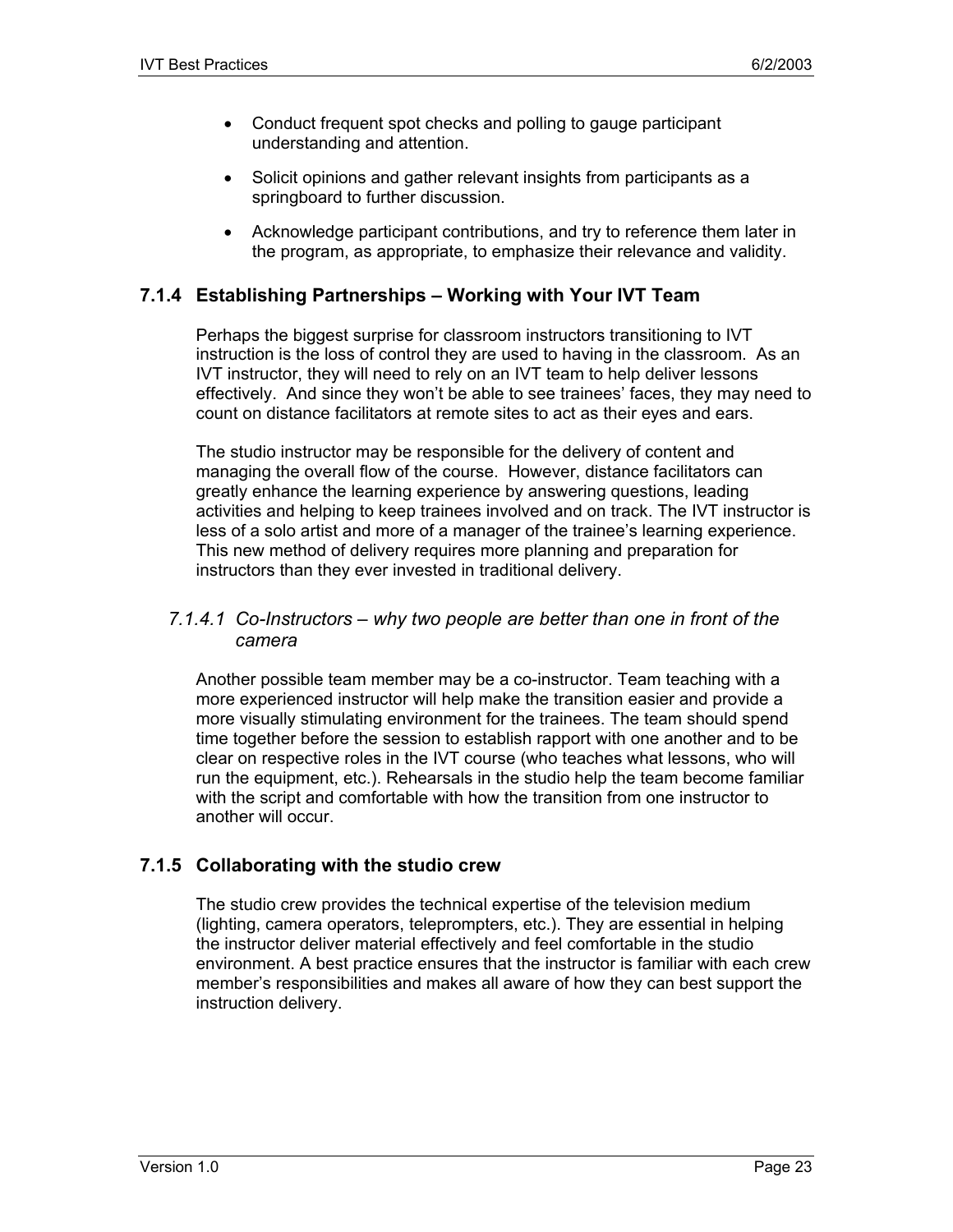## **7.1.6 Creating a Positive Learning Climate for Your Trainees**

In a traditional classroom, instructors establish a positive learning climate by showing and telling the trainees that it will be safe for them to ask questions, experiment, and make mistakes. Trainees also need to be told what is expected of them, assignments, deadlines and acceptable behavior. Getting all of this accomplished at a distance can be a challenge.

One way to create a positive learning climate is to acknowledge the sites either through introductory remarks or by calling them by name. Include some kind of discussion, question, or activity within the first 5 minutes of the program, perhaps a discussion of a prerequisite or pre-class exercise, or an "ice breaker" activity coordinated by the distance facilitators.

## **7.1.7 Anticipate the Unexpected**

Remember - there is always a possibility that something will go wrong. Be sure to have an alternate plan if equipment fails. Audio or video equipment failure means you will need to know what to do to help students understand the problem and to provide them with alternative ways to reach you with questions or comments. Distance Facilitators can ensure activities are completed, student materials provided ahead of time can "back up" on screen content, and explanatory messages can be left on a hotline number. But, do not wait until it happens to fix it. Plan ahead and remember Murphy's Law!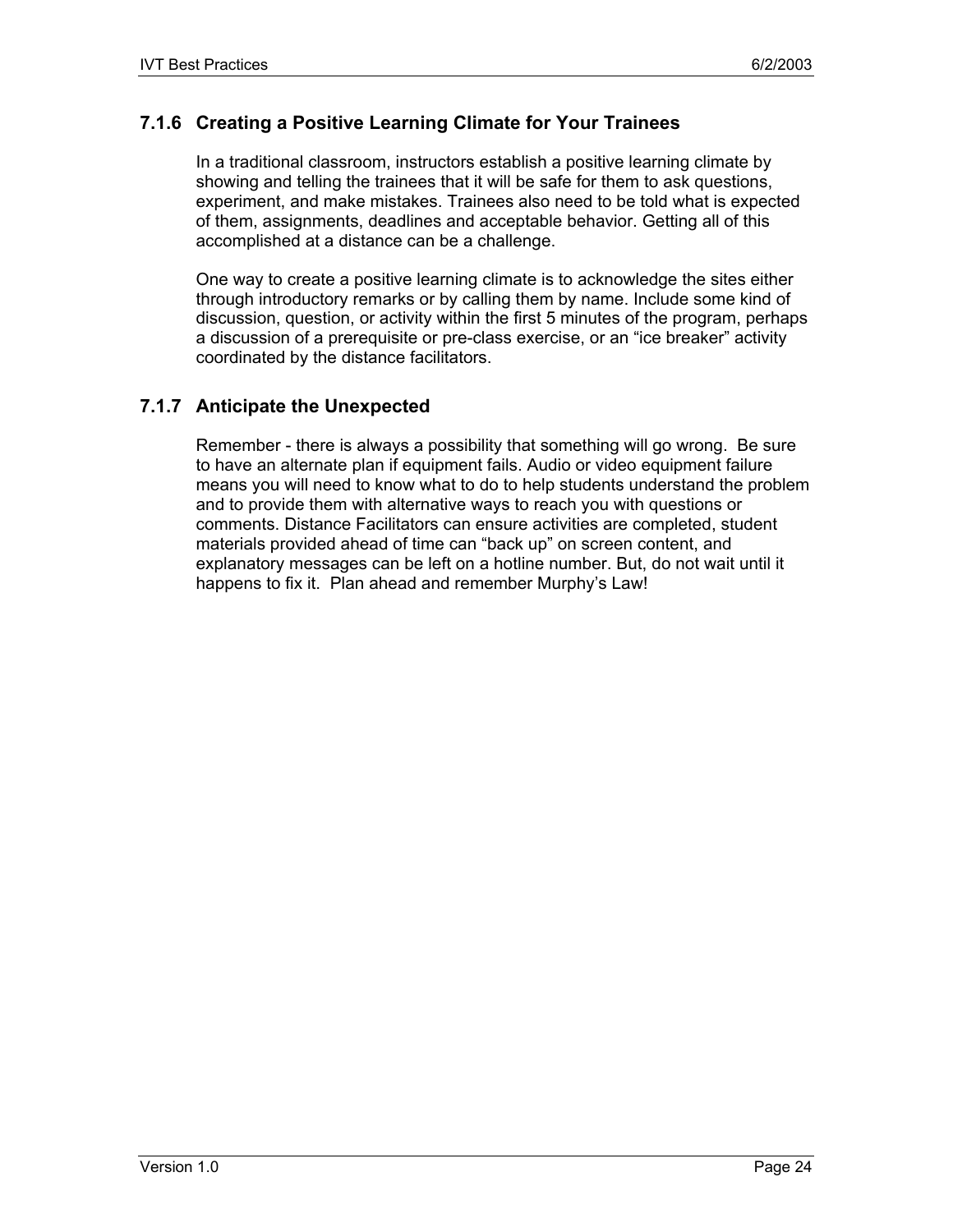# **8.0 Evaluation**

The Evaluation phase serves as the quality management component for training development and ensures that the course functions as designed. With a keypad response system, students can respond to an instructor's on-screen posted questions with a simple press of a selected button. Answers are recorded and tallied in report format and automatically saved to a database by the associated software.

With a push to talk system, participant assessment and evaluations are most often handled by the distance facilitator or remote site coordinator, who collects a paper-based evaluation and forwards it back to the studio. Other methods include e-mail or Web-based distributed evaluations that are collected and analyzed electronically.

An evaluation best practice is one that conducts both formative and summative evaluations. The formative evaluation typically involves gathering information during all phases of the ADDIE process; with a focus on finding out if efforts are unfolding as planned, uncovering any obstacles, barriers or unexpected opportunities that may have emerged, and identifying adjustments and corrections which can help insure the success of the training. A summative evaluation typically involves the preparation of a formal report outlining the impact of a program - typically who participated in a program, what activities affected them, and what gains or improvements resulted from their participation

The importance of the evaluation phase cannot be overstated. It is through this phase that results and lessons learned from internal and external user feedback can be captured and distilled. By analyzing these results, action plans can be defined to inform future course development efforts - thus "closing the loop" of the ADDIE process.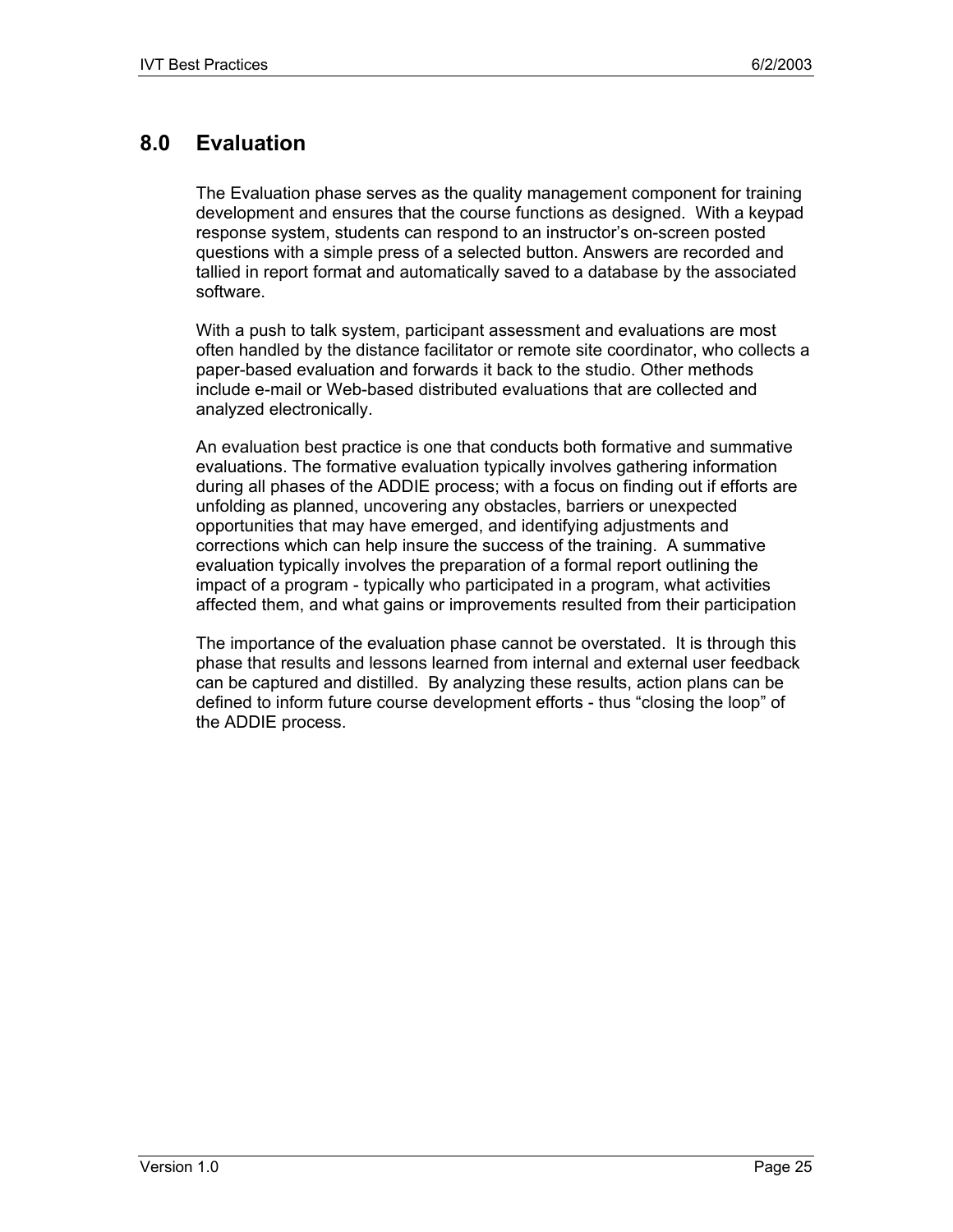# **9.0 IVT Schedule and Checklist**

The following represents a baseline schedule to consider in your IVT production.

| <b>IVT Task Checklist</b>                                               | <b>Weeks</b><br><b>Before</b><br><b>Broadcast</b> | <b>Person Responsible</b> |
|-------------------------------------------------------------------------|---------------------------------------------------|---------------------------|
| <b>Conduct Training Needs Assessment</b>                                | 12                                                | <b>ISD</b>                |
| <b>Identify Course Goals and Objectives</b>                             | 11                                                | <b>ISD/SME</b>            |
| Develop Course Outline                                                  | 10                                                | <b>ISD/SME</b>            |
| <b>Conduct Delivery Methods Analysis</b>                                | 9                                                 | ISD/Instructor            |
| <b>Facilitate Kick-off Meeting</b>                                      | 8                                                 | <b>PM</b>                 |
| Build script outline                                                    | $\overline{7}$                                    | ISD/SME/Instructor        |
| Schedule broadcast & rehearsal time with studio and program<br>team     | 7                                                 | ISD/SME/Instructor        |
| Identify on camera talent (presenters, panelists, moderator)            | 6                                                 | ISD/SME/Instructor        |
| Determine instructional strategies                                      | 5                                                 | ISD/Instructor            |
| Develop program format                                                  | 5                                                 | ISD/Instructor/Producer   |
| Determine delivery medium for prerequisite and participant<br>materials | 5                                                 | ISD/Instructor            |
| Provide list of planned visuals                                         | 5                                                 | ISD/SME/Instructor        |
| Identify evaluation plan                                                | 4                                                 | ISD/SME/Instructor        |
| Provide final detailed course outline (draft script)                    | 4                                                 | ISD/Instructor            |
| Submit Course Design Document                                           | $\overline{4}$                                    | ISD/Instructor            |
| Develop visuals (graphics, PowerPoint(PPT) slides, etc)                 | 3                                                 | GD/Developer              |
| Market program to target audience                                       | 3                                                 | SME/PM/Instructor         |
| Provide draft script and visuals to Studio Producer/Director            | 3                                                 | GD/VAE/Developer          |
| Distribute registration packets to sites                                | 2                                                 | PM/SC/DF                  |
| Develop participant materials                                           | $\overline{2}$                                    | Developer/Instructor      |
| Conduct walk-through with program team                                  | 1                                                 | <b>PM</b>                 |
| Finalize interactivity guidelines                                       | 1                                                 | Director/Instructor       |
| Distribute or post participant materials                                | 1                                                 | PM/SC/DF                  |
| Develop program credits                                                 | 1                                                 | Producer                  |
| Provide final script and visuals to Studio Director                     | 1                                                 | <b>PM</b>                 |
| Conduct practice session with program team outside of studio            | 1                                                 | Producer/Director         |
| Provide prompter text in .txt file                                      | 1                                                 | Developer                 |
| Conduct 1st Rehearsal in Studio                                         | 0                                                 | Producer/Director         |
| Conduct 2nd (Dress) Rehearsal in Studio                                 | 0                                                 | Producer/Director         |
| <b>Conduct Site Operation Checks</b>                                    | 0                                                 | Director/SC               |
| Air program                                                             | 0                                                 | <b>TEAM</b>               |
| Collect and forward participant evaluations to project manager          | 1 wk post                                         | SC/DF                     |
| Schedule and facilitate debrief meeting with program team               | 2 wk post                                         | PM                        |
| Produce and file After Action Report                                    | 3 wk post                                         | PM                        |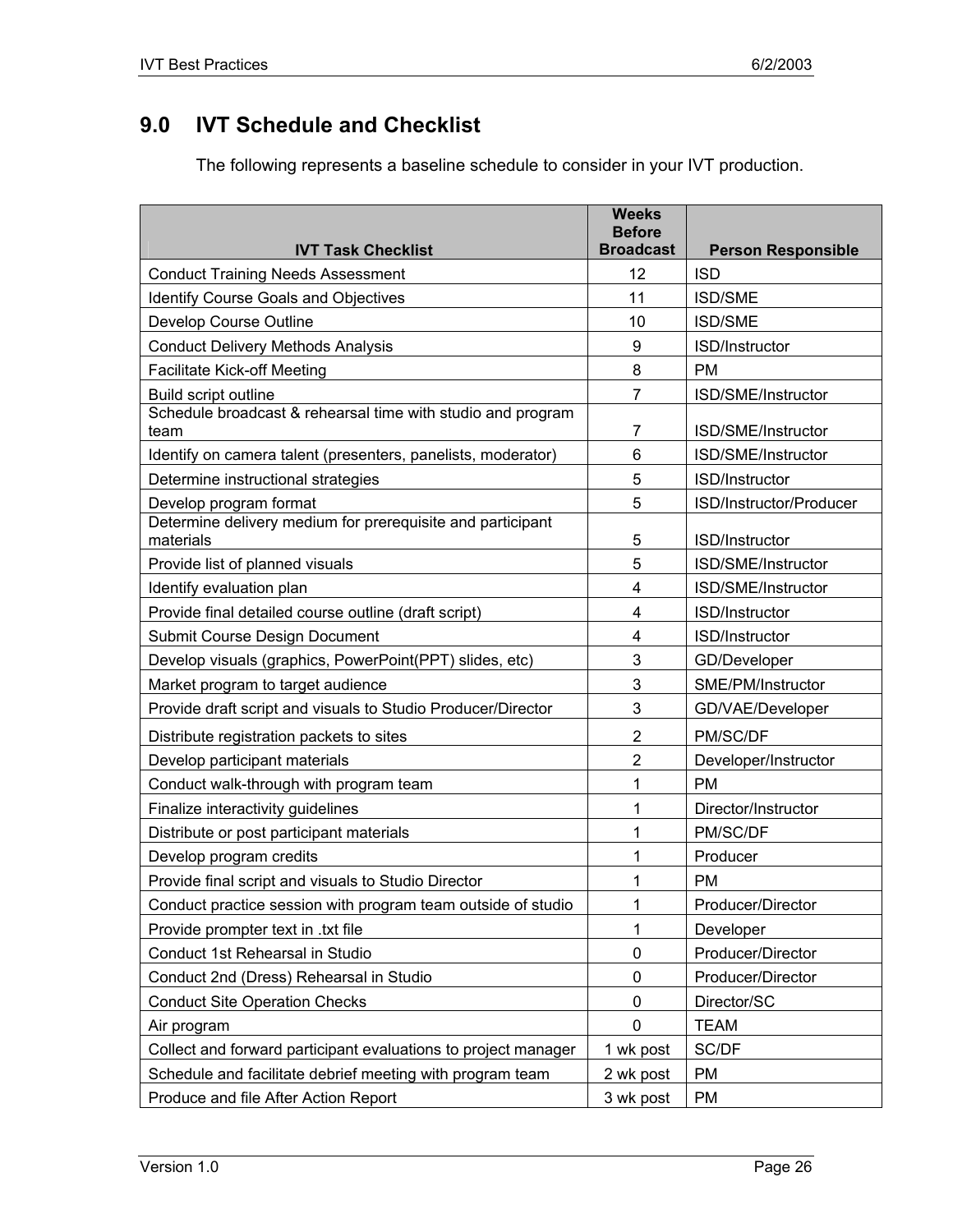# **10.0 Glossary of Terms**

**Audio Technician (Engineer, Recordist)** – The person who places microphones, sets up and operates audio mixers, and who monitors sound quality and levels during recording/broadcasting.

**Broadcast Engineer** – The person responsible for the proper functioning of all video, audio, and transmission equipment. Maintains and repairs equipment as needed. Routinely takes care of equipment alignment, system timing and phasing, and general troubleshooting.

**Chroma-Key** – An electronic device used in television to insert graphics or video into another broadcast picture. Replaces a background color (the key color) with a different image. Requires special equipment, sets, and careful lighting. Can be used to insert a person's picture into a remote location, or to create various illusions. Most commonly used to project a computer-generated weather map behind a meteorologist's image. See also "Key."

**Character Generator (CG) -** A device which creates electronic text for insertion into a picture. The term "Chyron" is often used interchangeably with "CG" although Chyron is a brand-name for a well-known manufacturer of character generators.

**Chief Engineer** – See "Broadcast Engineer."

**Close-up** – A camera shot that fills the screen with the subject. When the shot involves a person, a close-up would include only the person's face. Because the screen size makes television a close-up medium, most directors rely heavily on the close-up.

**Crane Operator** – A technician who operates a camera crane (or jib arm, or camera boom), used to raise and lower a camera for high-angle shots.

**Cue Card** – Reminders of what the talent should say, written out on cardboard, and held near the camera lens by a cue card technician.

**Cut** – The simplest video transition from one shot to another; one image replaces another instantaneously.

**Director** –The Director supervises the activities of camera operators, audio and tape operators, lighting technicians, the Technical Director, and other personnel directly involved in the technical aspects of production.

**Dissolve** – A transition from one video segment to another, involving the blending of two images as one fades away while another one replaces it. Often selected to denote the passage of time or the shifting of viewpoint.

**Dolly Grip** – see "Grip."

**Dolly Shot** – A shot involving moving the camera on a wheeled dolly while the image is being recorded or broadcast. See also "tracking shot."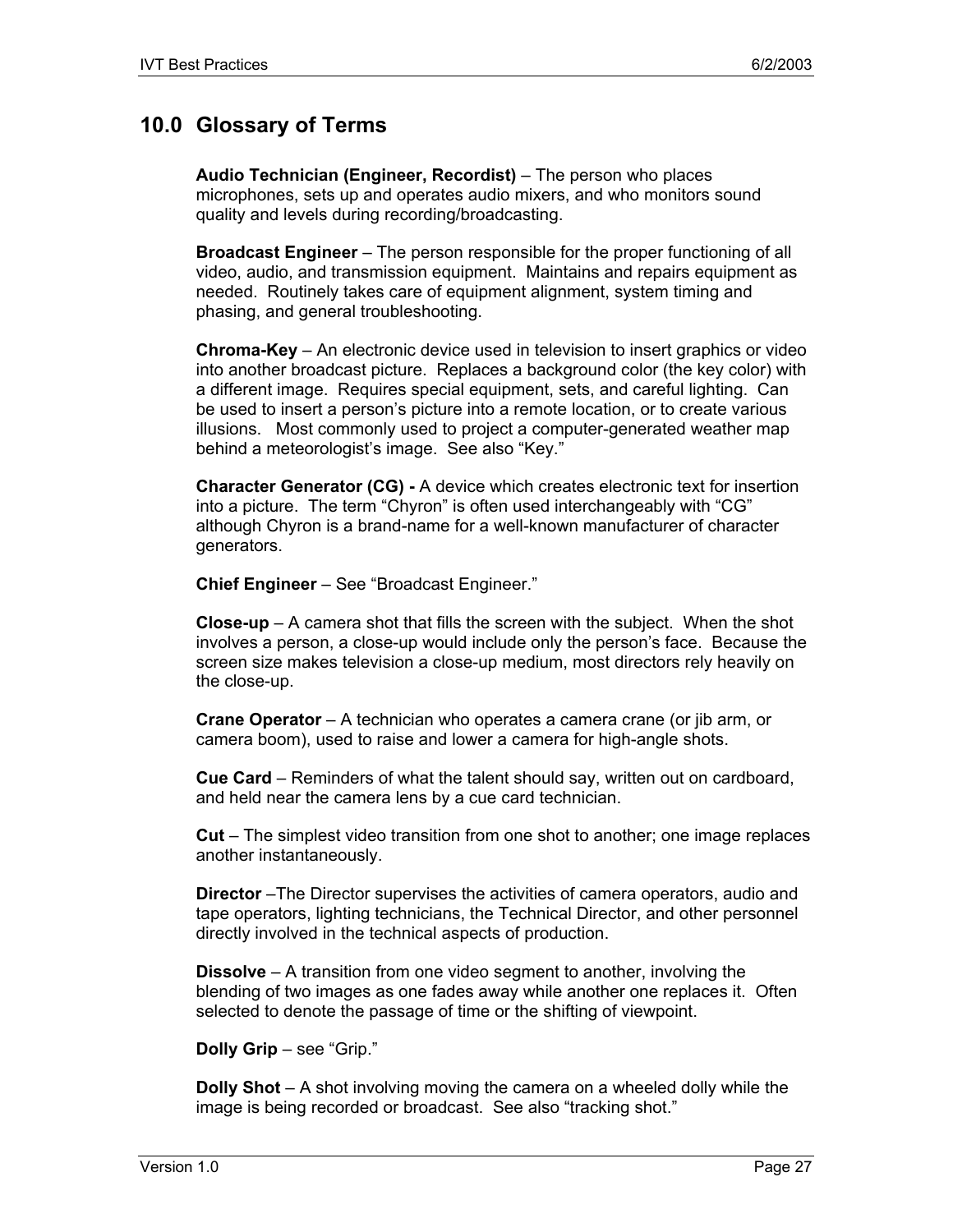**Downlink technician** – See "Site Coordinator."

**Dub** – A copy of a videotape, audiotape, DVD or CD-ROM.

**Editor** – The person responsible for assembling "raw" footage into a finished production. The final product can be recorded on any of a variety of media, including film, videotape, DVD, CD-ROM, or any of a variety of electronic file formats. The editor's work may be supervised by the Director, the Producer, or both.

**EFP** – Shorthand for electronic field production. Denotes use of portable equipment to capture sound and picture on location, rather than in the studio.

**Fade, Fadeout** – Replacing of the picture with a blank screen. Usually involves a fade to a black screen, but other colors can be used. Used to denote the beginning (fade up) or ending (fade out) of a major program segment.

**Field Production** – See "EFP."

**Field Producer** – A producer assigned to work with a crew in the field, or on location outside the studio, as distinguished from a producer who acts as editor and production manager for a specific broadcast.

**Floor Director** – A type of stage manager who gives visual cues to on-air talent, and who manages entrances, exits, and traffic (people) on the studio floor.

**Gaffer** – The chief electrician in a facility or on location.

**Grip** – A technical assistant. The "Key Grip" is the chief grip on the set. In television, grips may take care of equipment setup and cabling, or may double as audio recordists or general assistants. A "Dolly Grip" operates a camera dolly or moving platform on which the camera is mounted. "Lighting grips" assist the Gaffer, creating shadow effects with lights.

**Intercom Fold-Back (IFB)** - a one-way device that allows the control room to provide information and cues to on-air talent, usually via a hidden earpiece. IFB signals are not audible to the audience.

**Interactive Video Teletraining (IVT)** – A video system that permits interaction between instructors and participants in real-time. An IVT system may feature two-way communications for audio and video (e.g. a multi-site videoconference), or an IVT system may feature one-way video with two-way audio.

**Make-up Technician** – Makeup for television requires a specialist experienced with the idiosyncrasies of television lighting and cameras.

**Producer** – The person who decides how a telecast will be organized. The producer schedules production activities, commissions and takes delivery of a script, decides the order of the program's contents, supervises the casting of talent, and manages logistics and expenditures. The producer also sees to program duplication and distribution. The Producer may or may not directly